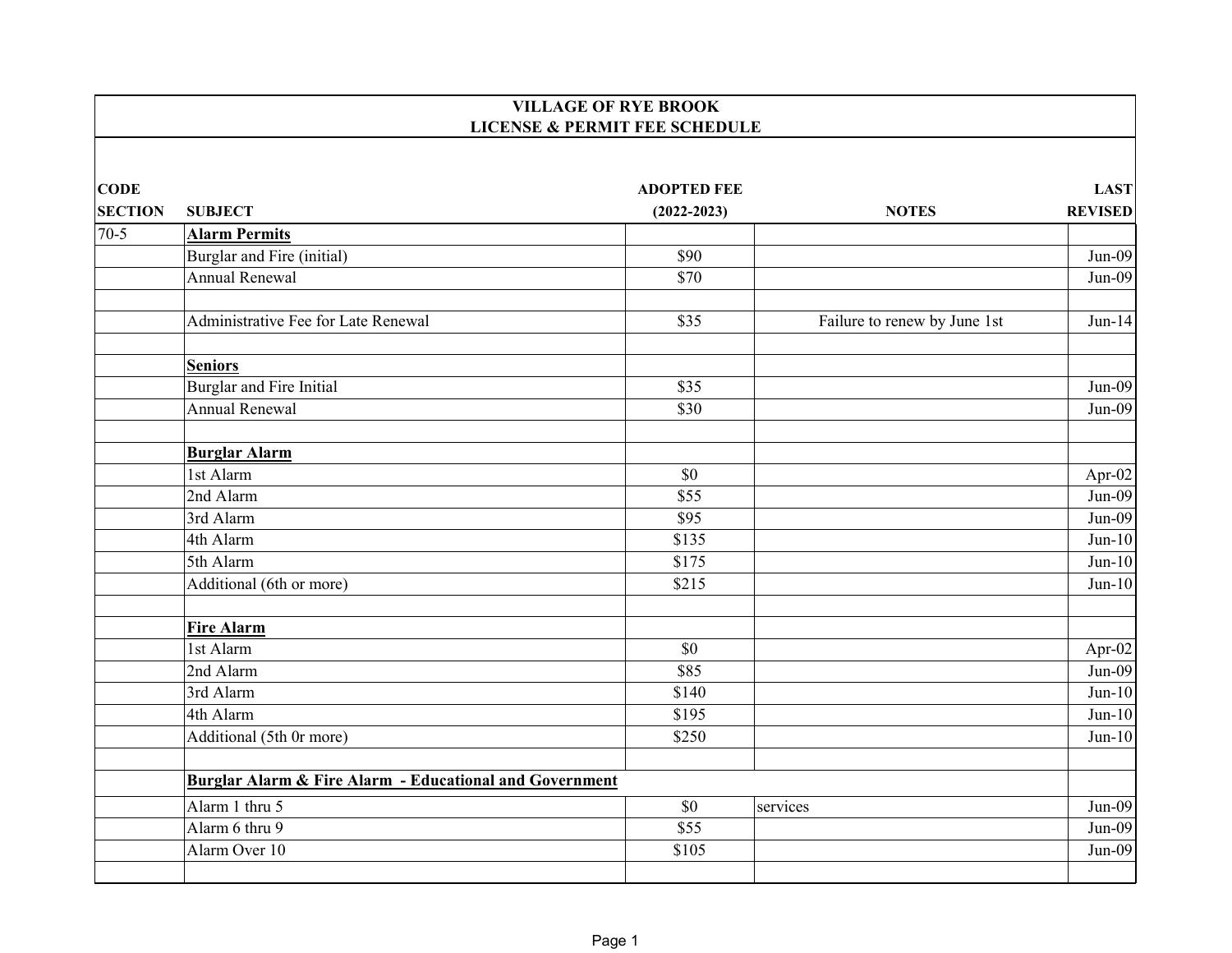|                               | <b>VILLAGE OF RYE BROOK</b><br><b>LICENSE &amp; PERMIT FEE SCHEDULE</b>                                                                               |                                                                                                                                |                                                                                                 |                               |  |
|-------------------------------|-------------------------------------------------------------------------------------------------------------------------------------------------------|--------------------------------------------------------------------------------------------------------------------------------|-------------------------------------------------------------------------------------------------|-------------------------------|--|
| <b>CODE</b><br><b>SECTION</b> | <b>SUBJECT</b>                                                                                                                                        | <b>ADOPTED FEE</b><br>$(2022 - 2023)$                                                                                          | <b>NOTES</b>                                                                                    | <b>LAST</b><br><b>REVISED</b> |  |
|                               | <b>Architectural Review Board</b>                                                                                                                     |                                                                                                                                |                                                                                                 |                               |  |
|                               | (See Building Permits)                                                                                                                                |                                                                                                                                |                                                                                                 |                               |  |
| 87-3B                         | <b>Blasting &amp; Explosives</b>                                                                                                                      |                                                                                                                                |                                                                                                 |                               |  |
| $87-5$                        | <b>Location Permit</b>                                                                                                                                | \$1,000                                                                                                                        | Residential (1 & 2 Family)                                                                      | $Jun-18$                      |  |
|                               | <b>Location Permit</b>                                                                                                                                | \$5,000                                                                                                                        | Commerical                                                                                      | $Jun-21$                      |  |
| $91-6$                        | <b>Building Permits</b>                                                                                                                               |                                                                                                                                |                                                                                                 |                               |  |
|                               | Min. fee for Building Permits                                                                                                                         | \$100                                                                                                                          | Residential                                                                                     | $Jun-15$                      |  |
|                               | Min. fee for Building Permits                                                                                                                         | \$275                                                                                                                          | Commercial                                                                                      | $Jun-20$                      |  |
|                               | Residential Filing Fee                                                                                                                                | $$75 + Cost of$<br>Construction                                                                                                | To determine Cost of Construction, see Fee A<br>and Fee B below                                 | Jul-08                        |  |
|                               | Fee A: Cost of Contruction: Areas of Alteration and/or new<br>construction under 800sf or if a building permit was issued prior<br>to January 1, 2000 | $$15/$1,000$ of                                                                                                                | Cost of contruction as certified by owner<br>construction costs and/or licensed professional.   | $Jun-14$                      |  |
|                               | Fee B: Cost of Construction: Areas of new construction 800sf or<br>more                                                                               | Total new<br>$$300 =$ value, then<br>\$15 per \$1,000<br>(plus any<br>alteration fees<br>from Fee A above<br>and Fee C below). | Note: sf based upon Gross Floor Area and<br>construction sf # $x$ does not include basement sf. | $Jun-22$                      |  |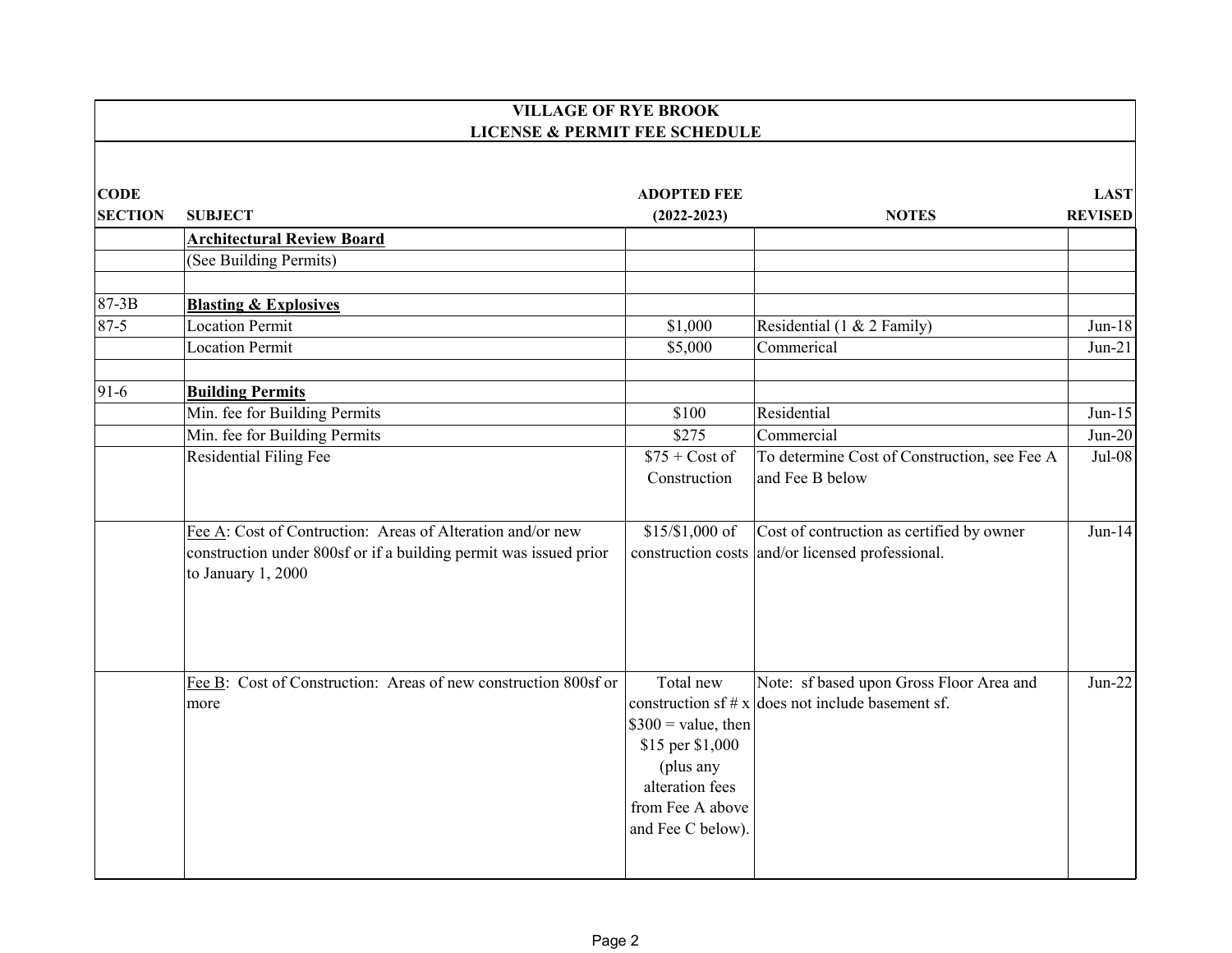|                               | <b>VILLAGE OF RYE BROOK</b><br><b>LICENSE &amp; PERMIT FEE SCHEDULE</b>                                                                                |                                                        |                                                                                                                                                                                                             |                               |  |
|-------------------------------|--------------------------------------------------------------------------------------------------------------------------------------------------------|--------------------------------------------------------|-------------------------------------------------------------------------------------------------------------------------------------------------------------------------------------------------------------|-------------------------------|--|
| <b>CODE</b><br><b>SECTION</b> | <b>SUBJECT</b>                                                                                                                                         | <b>ADOPTED FEE</b><br>$(2022 - 2023)$                  | <b>NOTES</b>                                                                                                                                                                                                | <b>LAST</b><br><b>REVISED</b> |  |
|                               | Fee C: Basement Cost of New Home Construction (finished or<br>unfinished)                                                                              | Square footage of<br>basement x \$65 x<br>\$15/\$1,000 |                                                                                                                                                                                                             | $Jun-14$                      |  |
|                               | Fee D: Basement Alterations: Alterations (not on original plans)<br>started less than 2 years of the issuance of a C of O that created<br>the basement | \$15/\$1,000                                           | Square footage of Note: After 2 years from the issuance of the C<br>basement x $$65 x$ of O that created the basement, basement<br>alterations shall be covered under Fee A<br>regardless of square footage | $Jun-14$                      |  |
|                               | Commerical Filing Fee                                                                                                                                  | \$250<br>$+$ \$25/\$1,000<br>of construction           | Commercial Fee plus \$25 for each \$1,000 or<br>fraction thereof, of construction costs                                                                                                                     | $Jun-20$                      |  |
|                               | Re-Inspection Fee for Failed Inspection                                                                                                                | \$75 residential,<br>\$250 commercial                  |                                                                                                                                                                                                             | $Jun-22$                      |  |
|                               | Special Permit application fee (in addition to site plan)                                                                                              | \$1,150                                                |                                                                                                                                                                                                             | $Jun-09$                      |  |
|                               | Amendment to Bldg. Permits                                                                                                                             |                                                        |                                                                                                                                                                                                             |                               |  |
|                               | Residential                                                                                                                                            | \$125                                                  |                                                                                                                                                                                                             | $Jun-09$                      |  |
|                               | Commercial                                                                                                                                             | \$300                                                  |                                                                                                                                                                                                             | $Jun-18$                      |  |
|                               | Administrative Fee for work progressed or completed without                                                                                            | $12\%$ of                                              |                                                                                                                                                                                                             | $Jun-22$                      |  |
|                               | proper permits, in addition to other fees                                                                                                              | contruction costs<br>with a minimum<br>fee of \$750    |                                                                                                                                                                                                             |                               |  |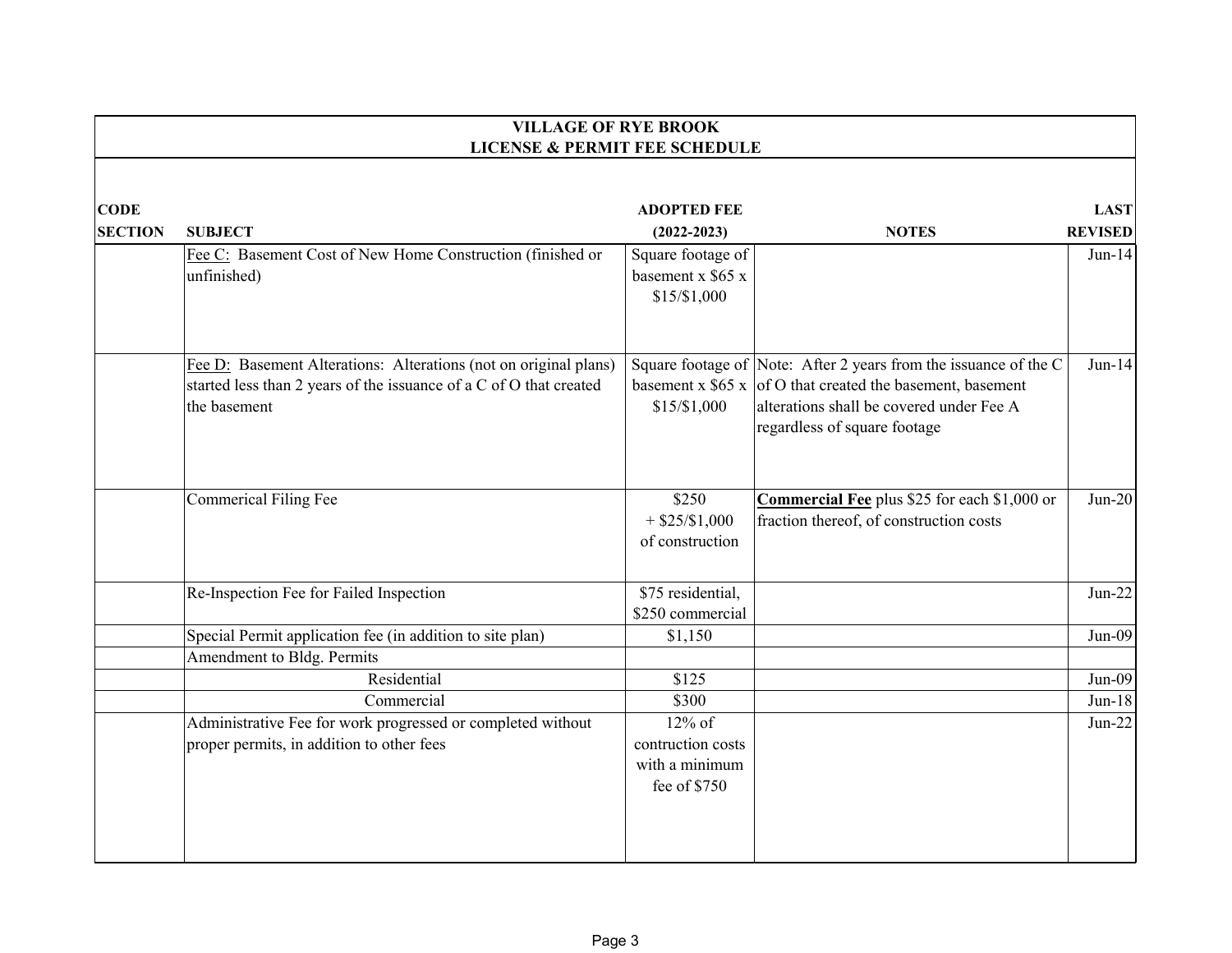|                               | <b>VILLAGE OF RYE BROOK</b><br><b>LICENSE &amp; PERMIT FEE SCHEDULE</b> |                                              |                                                             |                               |  |
|-------------------------------|-------------------------------------------------------------------------|----------------------------------------------|-------------------------------------------------------------|-------------------------------|--|
|                               |                                                                         |                                              |                                                             |                               |  |
| <b>CODE</b><br><b>SECTION</b> | <b>SUBJECT</b>                                                          | <b>ADOPTED FEE</b><br>$(2022 - 2023)$        | <b>NOTES</b>                                                | <b>LAST</b><br><b>REVISED</b> |  |
|                               | Expired Bldg. Permit Administrative Fee                                 | \$500                                        |                                                             | $Jun-16$                      |  |
|                               | Administrative Fee for scanning services                                | \$15 for projects<br>under \$15k in<br>value | size of paper is limited to: $8.5x11$ ; $8.5x14$ ,<br>11x17 | $Nov-14$                      |  |
| 250-38                        | <b>Home Occupation Fees</b>                                             |                                              |                                                             |                               |  |
|                               | <b>Application Fee</b>                                                  |                                              |                                                             |                               |  |
|                               | Tier I                                                                  | n/a                                          |                                                             | $Jun-07$                      |  |
|                               | Tier II                                                                 | \$400                                        |                                                             | $Jun-07$                      |  |
|                               | Tier III                                                                | \$500                                        |                                                             | $Jun-09$                      |  |
|                               | <b>Annual Renewal Fee</b>                                               |                                              |                                                             |                               |  |
|                               | Tier I                                                                  | n/a                                          |                                                             | Jun-07                        |  |
|                               | Tier II                                                                 | \$250                                        |                                                             | $Jun-07$                      |  |
|                               | Tier III                                                                | \$300                                        |                                                             | $Jul-10$                      |  |
| $100-1$ to                    | <b>Certificate of Occupancy</b>                                         |                                              |                                                             |                               |  |
| $100-3$                       | Residential-Temporary                                                   | n/a                                          |                                                             | $Jun-09$                      |  |
|                               | Temporary Certificate of Occupancy - 1st for 30 days each               | \$375                                        |                                                             | $Jun-20$                      |  |
|                               | Temporary Certificate of Occupancy - 2nd for 30 days each               | \$475                                        |                                                             | $Jun-20$                      |  |
|                               | Temporary Certificate of Occupancy - 3rd+ for 30 days each.             | \$675                                        |                                                             | $Jun-20$                      |  |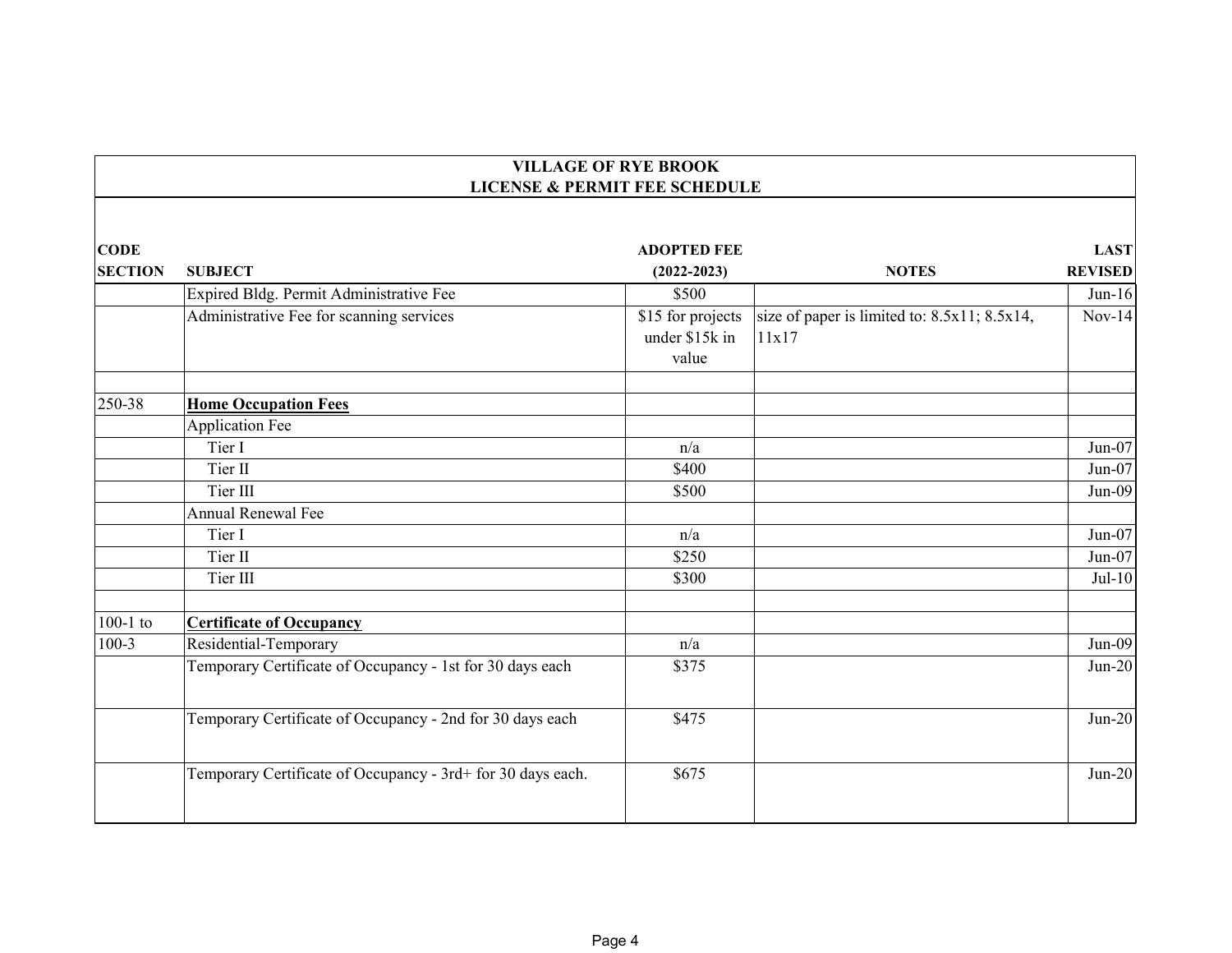|                | <b>VILLAGE OF RYE BROOK</b><br><b>LICENSE &amp; PERMIT FEE SCHEDULE</b> |                    |                            |                |  |
|----------------|-------------------------------------------------------------------------|--------------------|----------------------------|----------------|--|
|                |                                                                         |                    |                            |                |  |
| <b>CODE</b>    |                                                                         | <b>ADOPTED FEE</b> |                            | <b>LAST</b>    |  |
| <b>SECTION</b> | <b>SUBJECT</b>                                                          | $(2022 - 2023)$    | <b>NOTES</b>               | <b>REVISED</b> |  |
|                | Residential Certificatate of Occupancy (Cost of Construction)           |                    |                            |                |  |
|                | Certificate of Occupancy - \$0 to \$20,000                              | \$110              |                            | $Jun-20$       |  |
|                | Certificate of Occupancy - \$20,001 to \$50,000                         | \$185              |                            | $Jun-20$       |  |
|                | Certificate of Occupancy - \$50,001 to \$100,000                        | \$235              |                            | $Jun-20$       |  |
|                | Certificate of Occupancy - \$100,001 to \$250,000                       | \$385              |                            | $Jun-20$       |  |
|                | Certificate of Occupancy - \$250,001 to \$500,000                       | \$485              |                            | $Jun-20$       |  |
|                | Certificate of Occupancy - Over \$500,000                               | \$610              |                            | $Jun-20$       |  |
|                | Commercial Certificate of Occupancy (Cost of Construction)              |                    |                            |                |  |
|                | Commercial-Temporary                                                    | \$710              |                            | $Jun-20$       |  |
|                | Up to \$200,000                                                         | \$610              |                            | $Jun-20$       |  |
|                | \$200,000 to \$300,000                                                  | \$710              |                            | $Jun-20$       |  |
|                | \$300,000 to \$400,000                                                  | \$810              |                            | $Jun-20$       |  |
|                | \$400,000 to \$500,000                                                  | \$910              |                            | $Jun-20$       |  |
|                | \$500,000 to \$1,000,000                                                | \$1,160            |                            | $Jun-20$       |  |
|                | \$1,000,000 to \$2,000,000                                              | \$1,460            |                            | $Jun-20$       |  |
|                | \$2,000,000 to \$3,000,000                                              | \$1,860            |                            | $Jun-20$       |  |
|                | \$3,000,000 to 4,000,000                                                | \$2,260            |                            | $Jun-20$       |  |
|                | \$4,000,000 to \$5,000,000                                              | \$2,660            |                            | $Jun-20$       |  |
|                | Over \$5,000,000                                                        | \$3,760            |                            | $Jun-20$       |  |
|                | <b>Certificate of Residency</b>                                         |                    |                            | May-88         |  |
| $107 - 6$      | <b>Demolition w/o Permit</b>                                            |                    |                            |                |  |
|                | Demolition with out a Permit                                            | \$2,500            | Plus Demolition Permit Fee | $Jun-19$       |  |
|                | Demolition with out a Permit and proof of utility cutoff                | \$5,000            | Plus Demolition Permit Fee | $Jun-19$       |  |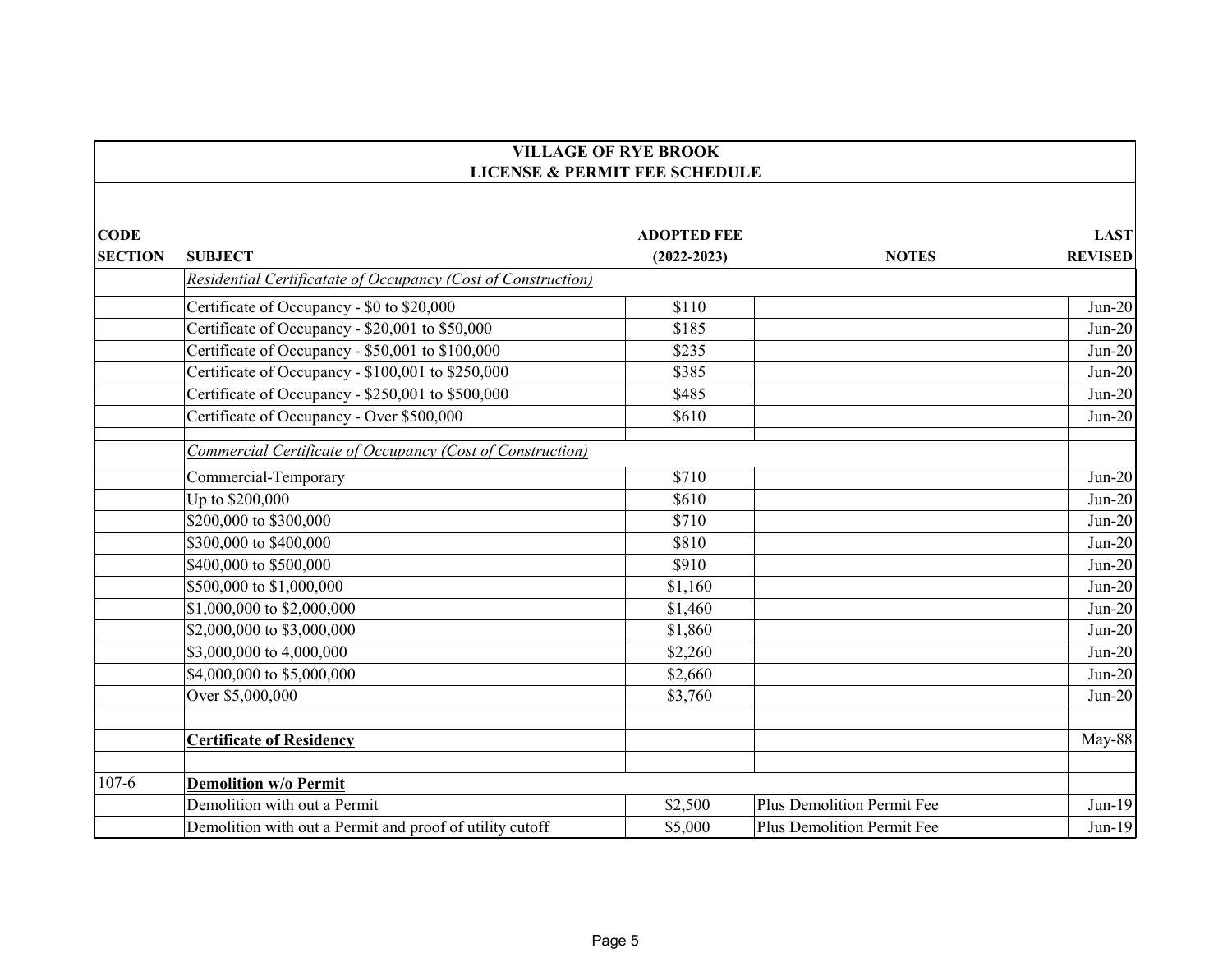|                | <b>VILLAGE OF RYE BROOK</b><br><b>LICENSE &amp; PERMIT FEE SCHEDULE</b> |                    |                                                                          |                |  |
|----------------|-------------------------------------------------------------------------|--------------------|--------------------------------------------------------------------------|----------------|--|
|                |                                                                         |                    |                                                                          |                |  |
| <b>CODE</b>    |                                                                         | <b>ADOPTED FEE</b> |                                                                          | <b>LAST</b>    |  |
| <b>SECTION</b> | <b>SUBJECT</b>                                                          | $(2022 - 2023)$    | <b>NOTES</b>                                                             | <b>REVISED</b> |  |
|                | <b>Electrical Permits</b>                                               |                    |                                                                          |                |  |
| $113 - 8$      | 1 to 100 fixtures                                                       | \$150              |                                                                          | $Jun-18$       |  |
|                | 101 to 200 fixtures                                                     | \$200              |                                                                          | $Jun-18$       |  |
|                | 201 to 300 fixtures                                                     | \$300              |                                                                          | $Jun-14$       |  |
|                | Temporary Service                                                       | \$220              |                                                                          | $Jun-20$       |  |
|                | <b>Swimming Pool</b>                                                    | \$185              |                                                                          | $Jun-14$       |  |
|                | New Service:                                                            |                    |                                                                          |                |  |
|                | 200 amperes                                                             | \$150              |                                                                          | $Jun-18$       |  |
|                | Over 200 amperes                                                        | \$250              |                                                                          | $Jun-18$       |  |
|                | Gasoline Pump                                                           | \$200              |                                                                          | $Jun-14$       |  |
|                | <b>Heating Boiler</b>                                                   | \$85               |                                                                          | $Jun-20$       |  |
|                | Elevator                                                                | \$300              |                                                                          | $Jun-14$       |  |
|                | Other                                                                   | \$175              |                                                                          | $Jun-14$       |  |
|                | Fire Alarm Test                                                         | \$225              |                                                                          | $Jun-16$       |  |
|                | <b>Excavations &amp; Topsoil Removal</b>                                |                    |                                                                          |                |  |
| $121 - 4$      | Bond required, minimum                                                  | \$10,000           |                                                                          |                |  |
| $121 - 5$      | Permit                                                                  |                    |                                                                          |                |  |
|                | Areas under 5,000 sq. ft.                                               | \$175              |                                                                          | $Jun-19$       |  |
|                | Areas over 5,000 sq. ft.                                                | \$225              | plus \$2 for each add'l 5,000 sq. feet or fraction<br>thereof            | $Jun-19$       |  |
|                | <b>Fire Inspection Fee (3 yrs)</b>                                      | \$450              |                                                                          |                |  |
|                |                                                                         |                    |                                                                          |                |  |
|                | Fire Supression System Permit: See Building Permit Fees                 |                    |                                                                          | <b>NEW</b>     |  |
|                | <b>Fire Works</b>                                                       | \$750              | Plus \$20 for each \$1,000 or fraction thereof,<br>of total display cost | $Jun-20$       |  |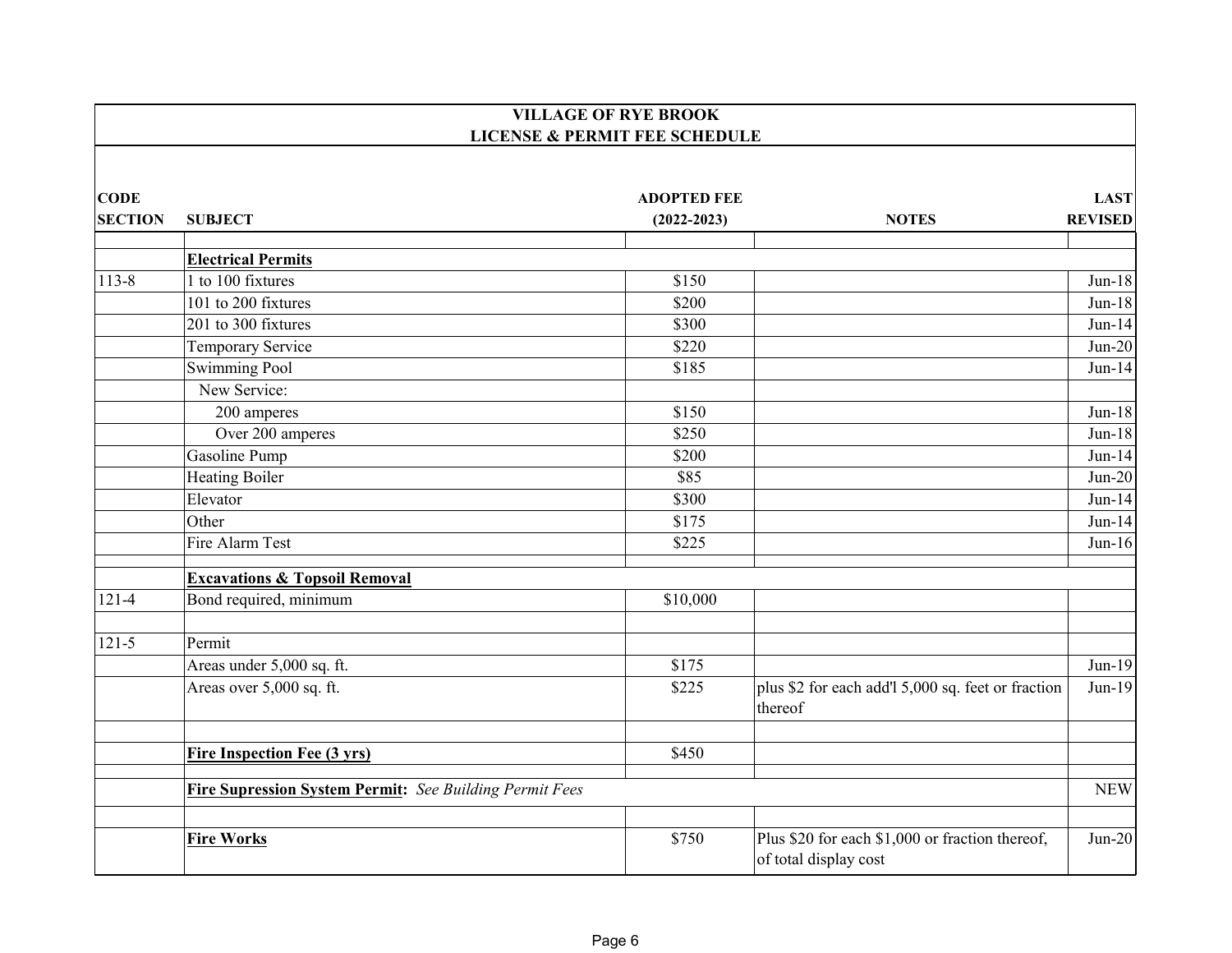|                | <b>VILLAGE OF RYE BROOK</b>                          |                                          |                                                                        |                |  |
|----------------|------------------------------------------------------|------------------------------------------|------------------------------------------------------------------------|----------------|--|
|                |                                                      | <b>LICENSE &amp; PERMIT FEE SCHEDULE</b> |                                                                        |                |  |
| <b>CODE</b>    |                                                      | <b>ADOPTED FEE</b>                       |                                                                        | <b>LAST</b>    |  |
| <b>SECTION</b> | <b>SUBJECT</b>                                       | $(2022 - 2023)$                          | <b>NOTES</b>                                                           | <b>REVISED</b> |  |
|                | <b>Flood Plane Review/Permit</b>                     |                                          |                                                                        |                |  |
|                | Residential                                          | \$250                                    |                                                                        | $Jun-22$       |  |
|                | Commercial                                           | \$1,000                                  |                                                                        | $Jun-22$       |  |
|                | <b>Fuel tank permits</b>                             |                                          |                                                                        |                |  |
|                | Removal                                              | \$185                                    |                                                                        | $Jun-20$       |  |
|                | Installation                                         | \$185                                    |                                                                        | $Jun-20$       |  |
|                | <b>Fuel-fired or electronic</b><br>heating equipment |                                          |                                                                        |                |  |
|                | Residential                                          | \$100/unit                               |                                                                        | $Jun-18$       |  |
|                | Commercial                                           | $$350/unit +$<br><b>Building Permit</b>  |                                                                        | $Jun-13$       |  |
|                | Permanent standby backup generator application       |                                          |                                                                        |                |  |
|                | Residential                                          | $$100 + B$ ldg.<br>Permit Fee            | To determine Cost of Construction, see Fee A<br>under Building Permits | $Jun-20$       |  |
|                | Commercial                                           | $$400 + B$ ldg.<br>Permit Fee            | To determine Cost of Construction, see Fee A<br>under Building Permits | $Jun-18$       |  |
| $174-4G$       | <b>Peddlers &amp; Vendors</b>                        |                                          |                                                                        |                |  |
|                | License                                              | \$200                                    | plus cost of fingerprinting                                            | $Jun-22$       |  |
|                | Renewal                                              | \$150                                    |                                                                        | $Jun-22$       |  |
|                | 3-day License                                        | \$40                                     | no fingerprinting required                                             | $Jun-18$       |  |
|                | 1-day License                                        | \$25                                     | no fingerprinting required                                             | $Jun-21$       |  |
|                |                                                      |                                          |                                                                        |                |  |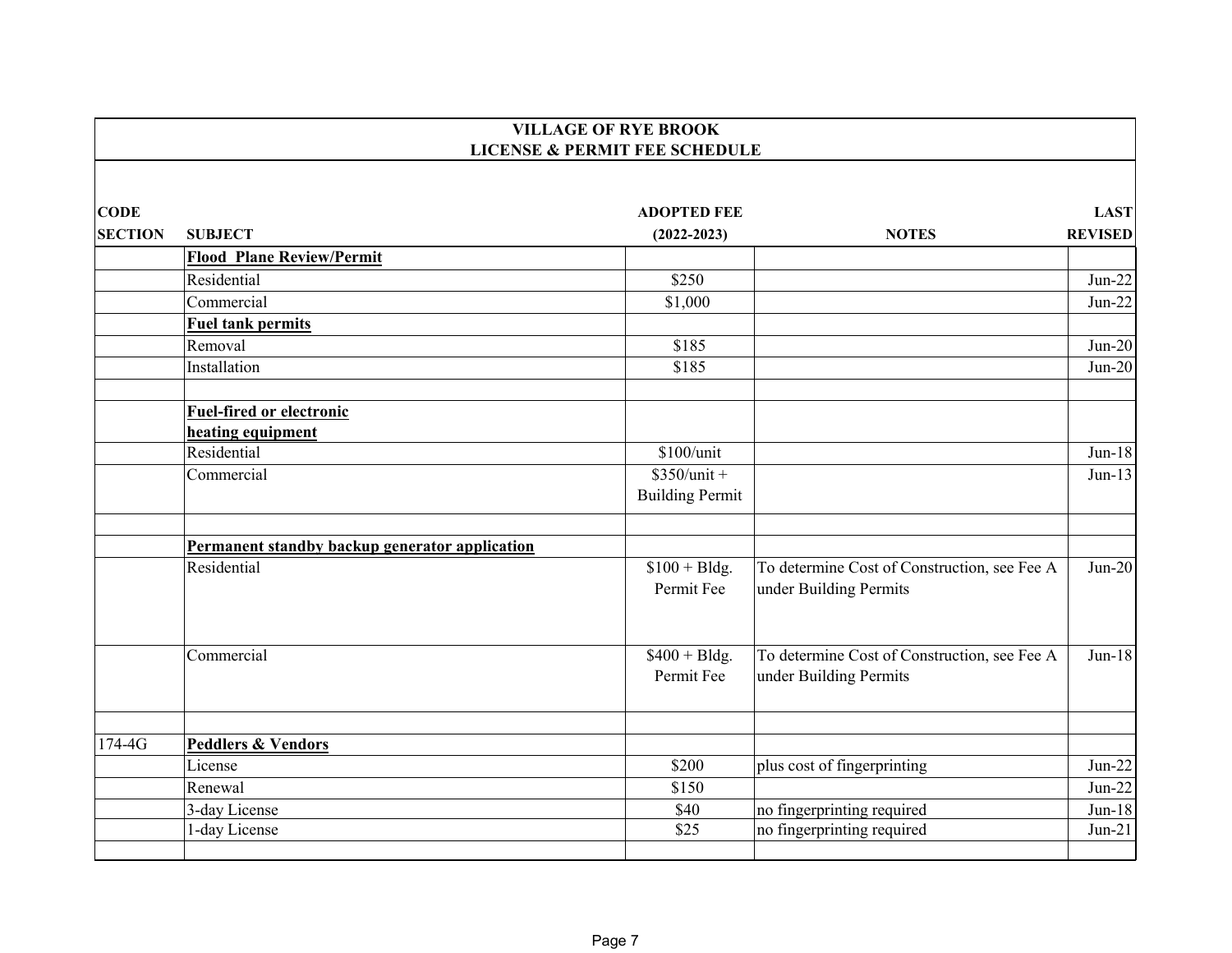|                | <b>VILLAGE OF RYE BROOK</b><br><b>LICENSE &amp; PERMIT FEE SCHEDULE</b> |                    |                                                |                |  |
|----------------|-------------------------------------------------------------------------|--------------------|------------------------------------------------|----------------|--|
|                |                                                                         |                    |                                                |                |  |
| <b>CODE</b>    |                                                                         | <b>ADOPTED FEE</b> |                                                | <b>LAST</b>    |  |
| <b>SECTION</b> | <b>SUBJECT</b>                                                          | $(2022 - 2023)$    | <b>NOTES</b>                                   | <b>REVISED</b> |  |
|                | <b>Plumbing &amp; Installation</b>                                      |                    |                                                |                |  |
| 185-5          | Permit Fee                                                              |                    |                                                |                |  |
| 185-6          | Up to 5 fixtures                                                        | \$125              |                                                | $Jun-18$       |  |
|                | Over 5 fixtures                                                         | \$125              | plus \$10 for each fixture over the first five | $Jun-18$       |  |
|                | Sanitary Sewer Connection                                               | \$200              |                                                | $Jun-20$       |  |
|                | <b>Storm Water Drain Connection</b>                                     | \$200              |                                                | $Jun-20$       |  |
|                | Gas Line Connection                                                     | \$175              |                                                | $Jun-14$       |  |
|                | Water line Connection                                                   | \$175              |                                                | $Jun-14$       |  |
|                | Other                                                                   | \$175              |                                                | $Jun-14$       |  |
|                | <b>Replacement Recycling Bin</b>                                        | \$10               |                                                | $Jun-07$       |  |
|                | <b>Compost Program</b>                                                  |                    |                                                |                |  |
|                | Compost Kit                                                             | \$20               |                                                | $Jun-19$       |  |
|                | Additional rolls of compost bags                                        | $$3$ /roll         |                                                | $Jun-19$       |  |
| 182            | <b>Portable Storage Units</b>                                           | \$150              |                                                | $Jun-18$       |  |
| $78-5$         | <b>Poultry Permit</b>                                                   | \$25               |                                                | $Feb-21$       |  |
| $47 - 1$       | <b>Professional/Consultant Fees</b>                                     |                    |                                                |                |  |
|                | Attorney, Plannner, Arborist,                                           | <b>Actual Cost</b> |                                                | Jan-96         |  |
|                | Engineer, or Other Consultant                                           |                    |                                                |                |  |
|                | <b>Public Assembly Permit (annual)</b>                                  |                    |                                                |                |  |
|                | Permit for under 100 persons                                            | \$525              |                                                | $Jun-20$       |  |
|                | Permit for 100 or more persons                                          | \$775              |                                                | $Jun-20$       |  |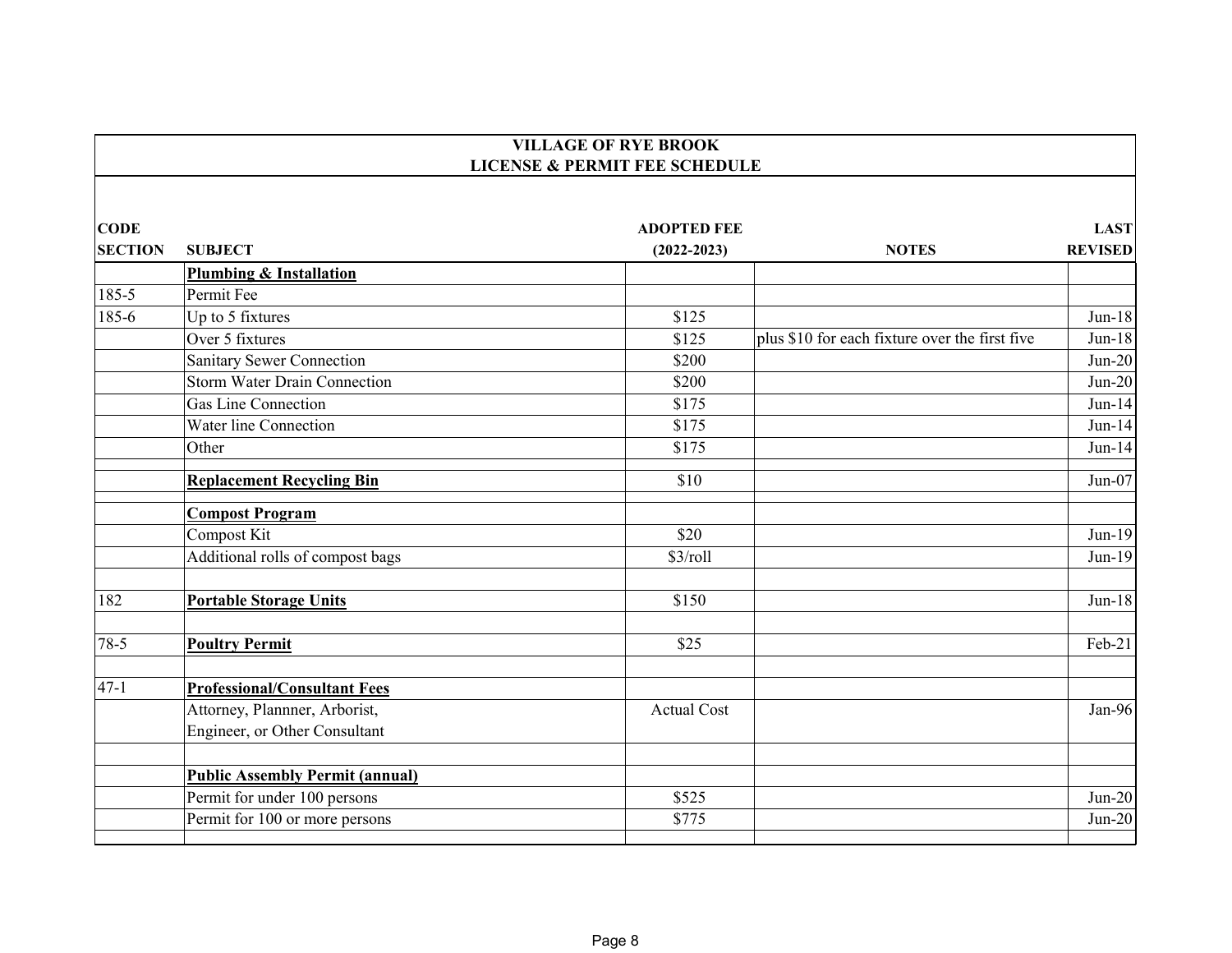|                | <b>VILLAGE OF RYE BROOK</b><br><b>LICENSE &amp; PERMIT FEE SCHEDULE</b>                                                  |                    |                                           |                |  |
|----------------|--------------------------------------------------------------------------------------------------------------------------|--------------------|-------------------------------------------|----------------|--|
|                |                                                                                                                          |                    |                                           |                |  |
| <b>CODE</b>    |                                                                                                                          | <b>ADOPTED FEE</b> |                                           | <b>LAST</b>    |  |
| <b>SECTION</b> | <b>SUBJECT</b>                                                                                                           | $(2022 - 2023)$    | <b>NOTES</b>                              | <b>REVISED</b> |  |
| 209-15         | <b>Recreation Fees</b>                                                                                                   |                    |                                           |                |  |
|                | Subdivisionsl and Residential Site Plans                                                                                 | \$10,000           | per acre, plus \$2,000 per dwelling unit  | $Jun-14$       |  |
|                | Site Plan, Non-residential                                                                                               | \$10,000           | per acre, plus \$2,000 per 2,000 sq. feet | $Jun-14$       |  |
|                | A recreation fee for site plan approval is not required if a<br>recreation fee has been imposed for subdivision approval |                    |                                           |                |  |
| 196-2          | <b>Satellite Earth Station Antennas</b>                                                                                  |                    |                                           |                |  |
|                | Permit                                                                                                                   | \$1,000            |                                           | $Jun-06$       |  |
|                | <b>Sign Permits</b>                                                                                                      |                    |                                           | $Jun-06$       |  |
|                | Residential                                                                                                              | \$150              | Same as building permit fee               | $Jun-09$       |  |
|                | Commercial                                                                                                               | \$300              | Same as building permit fee               | $Jun-18$       |  |
|                | <b>Sketch Plan Application/ Conference</b>                                                                               |                    |                                           |                |  |
|                | 1 & 2 Family Home (affordable housing)                                                                                   | \$0                |                                           | $Jun-10$       |  |
|                | 1 & 2 Family Home (non-affordable housing)                                                                               | \$175              |                                           | $Jun-14$       |  |
|                | Sketch Plan: Other                                                                                                       | \$300              |                                           | $Jun-10$       |  |
| 209-2          | <b>Site Plan and Approval</b>                                                                                            |                    |                                           |                |  |
|                | Residential                                                                                                              | \$325              | plus \$200 per addit'l unit               | $Jun-14$       |  |
|                | Non-residential                                                                                                          | \$475              | plus \$30 per pkg. space                  | $Jun-14$       |  |
|                | Site Plan amendment                                                                                                      | \$575              |                                           | $Jun-14$       |  |
| 250-7E         | Planned Unit Development                                                                                                 | \$600              |                                           | $Jun-20$       |  |
|                | (PUD fee per acre)                                                                                                       |                    |                                           |                |  |
|                | Planned Unit Development - Amendment                                                                                     | \$300              |                                           | $Jun-14$       |  |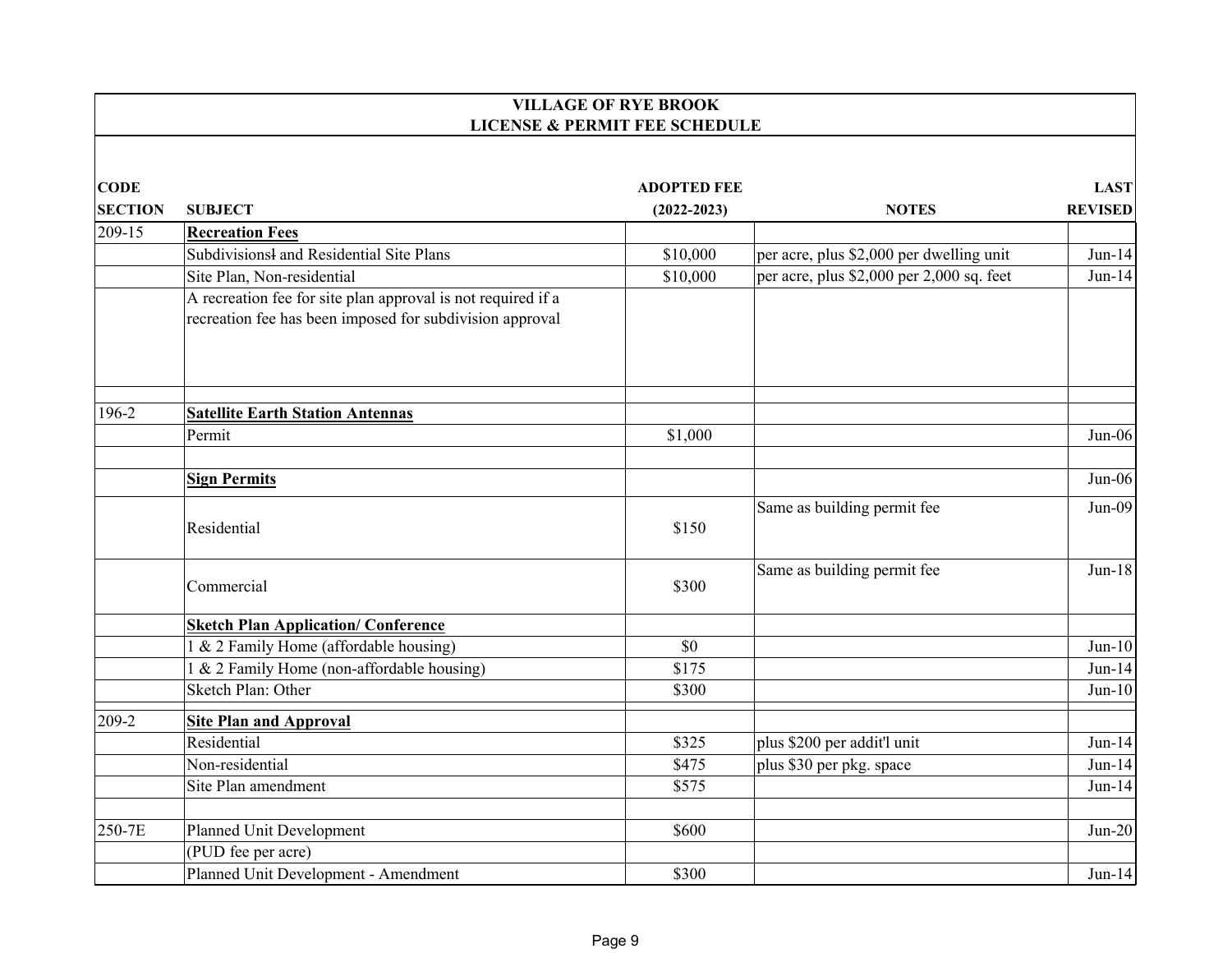|                | <b>VILLAGE OF RYE BROOK</b><br><b>LICENSE &amp; PERMIT FEE SCHEDULE</b> |                    |                                                 |                |  |
|----------------|-------------------------------------------------------------------------|--------------------|-------------------------------------------------|----------------|--|
|                |                                                                         |                    |                                                 |                |  |
| <b>CODE</b>    |                                                                         | <b>ADOPTED FEE</b> |                                                 | <b>LAST</b>    |  |
| <b>SECTION</b> | <b>SUBJECT</b>                                                          | $(2022 - 2023)$    | <b>NOTES</b>                                    | <b>REVISED</b> |  |
|                | <b>Steep Slopes Permit</b>                                              | \$250              |                                                 | $Jun-19$       |  |
|                | Steep Slope Permit Extension (1 or 2 family residential)                | \$150              |                                                 | $Dec-20$       |  |
|                | Steep Slope Permit Extension (Commercial)                               | \$500              |                                                 | $Dec-20$       |  |
|                |                                                                         |                    |                                                 |                |  |
|                | <b>Stop Work Order Administrative Fee</b>                               | \$500              |                                                 | $Jun-14$       |  |
|                | <b>Repeated Stop Work Order For Same Violaion</b>                       | \$1,000            |                                                 | $Jun-22$       |  |
|                | <b>Notice of Unsafe Structure</b>                                       | \$500              |                                                 | $Jun-19$       |  |
|                |                                                                         |                    |                                                 |                |  |
|                | <b>Storm Water Mngmt Permit</b>                                         |                    |                                                 |                |  |
|                | Residential                                                             | \$200              |                                                 | $Jun-19$       |  |
|                | Commercial (1 acre or less)                                             | \$500              |                                                 | $Jun-19$       |  |
|                | Commercial (over 1 acre)                                                | \$1,000            |                                                 | $Jun-19$       |  |
|                | <b>Street Openings, Municipal Connections &amp; Discharge</b>           |                    |                                                 |                |  |
|                | <b>Detection</b>                                                        |                    |                                                 |                |  |
| $215-6$        | <b>Bond (Utility Only)</b>                                              | \$10,000           |                                                 |                |  |
|                | Cash deposit (all others)                                               | \$10               | per sq. foot of trench opening                  |                |  |
| 215-8          | <b>Street Opening Permit</b>                                            | \$475              | utility companies shall pay \$475 or \$3.00 per | $Jun-20$       |  |
|                |                                                                         |                    | linear foot of trench, whichever is greater     |                |  |
|                | Connection to municipal stormwater system                               | \$325              |                                                 | $Jun-20$       |  |
| $216-14(A)$    | Illicit Discharge Detection & Elim. Fee                                 | \$750              |                                                 | $Jun-14$       |  |
| 219-18         | <b>Subdivisions</b>                                                     |                    |                                                 |                |  |
|                | <b>Application and Review</b>                                           |                    | plus \$650 per new lot created                  | $Jun-14$       |  |
|                |                                                                         |                    |                                                 |                |  |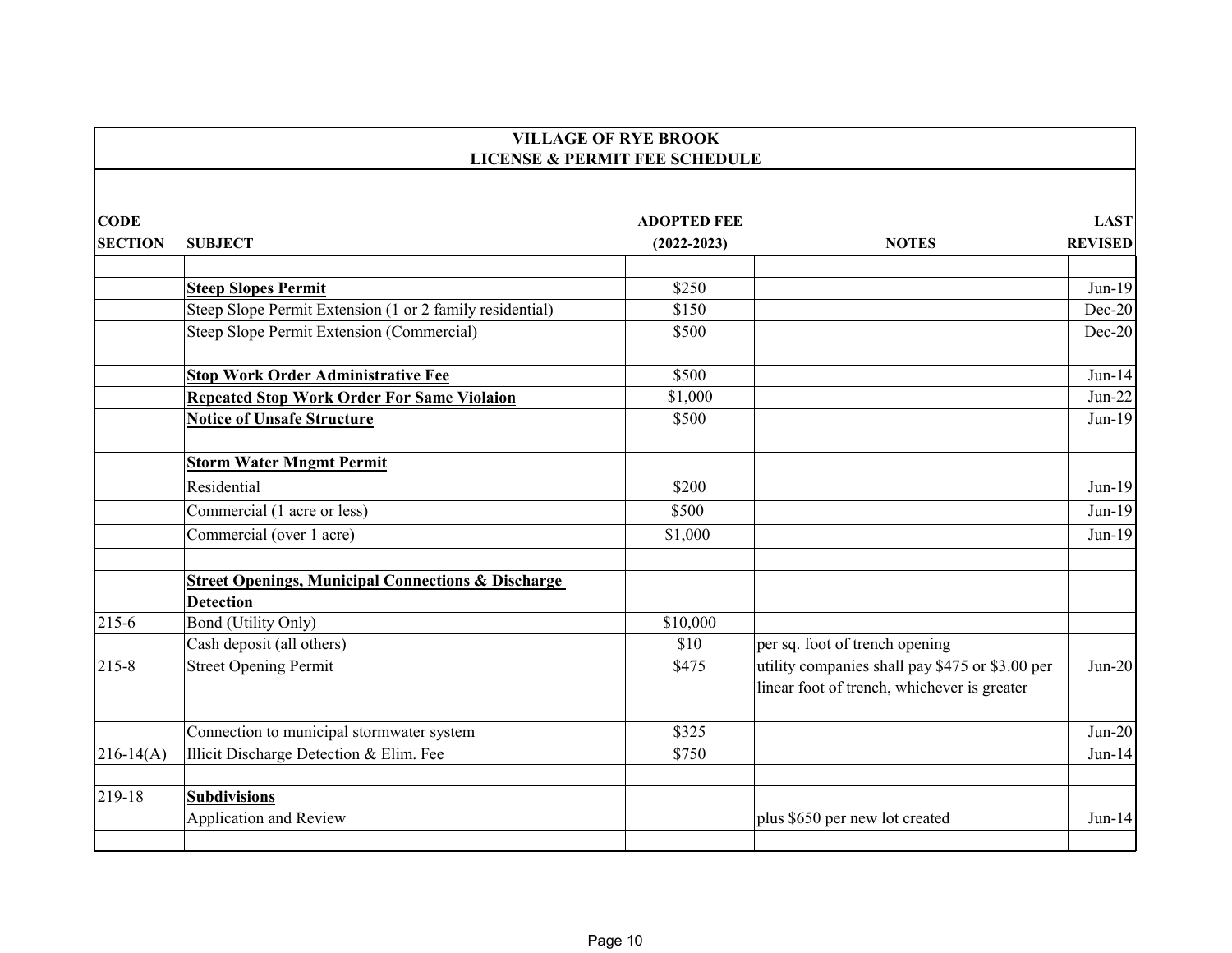|                | <b>VILLAGE OF RYE BROOK</b><br><b>LICENSE &amp; PERMIT FEE SCHEDULE</b>        |                                                  |                                                |                |  |
|----------------|--------------------------------------------------------------------------------|--------------------------------------------------|------------------------------------------------|----------------|--|
|                |                                                                                |                                                  |                                                |                |  |
| <b>CODE</b>    |                                                                                | <b>ADOPTED FEE</b>                               |                                                | <b>LAST</b>    |  |
| <b>SECTION</b> | <b>SUBJECT</b>                                                                 | $(2022 - 2023)$                                  | <b>NOTES</b>                                   | <b>REVISED</b> |  |
| 250-6B         | <b>Fences and Walls</b>                                                        |                                                  |                                                | $Jun-14$       |  |
| $235 - 3$      | <b>Tree Permit</b>                                                             | \$50                                             | <b>Plus Consultant Fees</b>                    | $Jun-09$       |  |
|                | Payment to Street Tree/ Shade Tree Fund (in lieu of required re-<br>plantings) | \$500                                            |                                                | $Jun-22$       |  |
|                | <b>Tent Permit</b>                                                             |                                                  |                                                |                |  |
|                | Residential                                                                    | \$75                                             |                                                | $Jun-11$       |  |
|                | Commerical                                                                     | \$225                                            |                                                | $Jun-20$       |  |
|                | Residential Tent Permit including C/O Fee:                                     | tent                                             | $$100 + $50$ /addtl Expires 5 days after event | $Jun-11$       |  |
|                | Commercial Tent Permit including C/O Fee:                                      | $$300 + $125/\text{addtl}$ Under 30 days<br>tent |                                                | $Jun-20$       |  |
|                | Commercial Tent Permit including C/O Fee:                                      | $$750 + $150$ /addtl 30 days or more<br>tent     |                                                | $Jun-20$       |  |
|                | <b>Commercial Tent Reinspection Fee:</b>                                       | $$500 + $100$ per<br>additional tent             | Reinspection reuired every 30 days             | $Jun-17$       |  |
|                | <b>Temporary</b><br><b>Trailer Permit</b>                                      | \$175                                            |                                                | $Jun-15$       |  |
| 245-6          | <b>Wetlands &amp; Watercourse</b>                                              |                                                  |                                                |                |  |
|                | Permit                                                                         | \$250                                            |                                                | $Jun-14$       |  |
|                | Application                                                                    | \$1,150                                          |                                                | $Jun-14$       |  |
|                | Wetlands Permit Extension (1 or 2 family residential)                          | \$150                                            |                                                | Dec-20         |  |
|                | Wetlands Permit Extension (Commercial)                                         | \$500                                            |                                                | $Dec-20$       |  |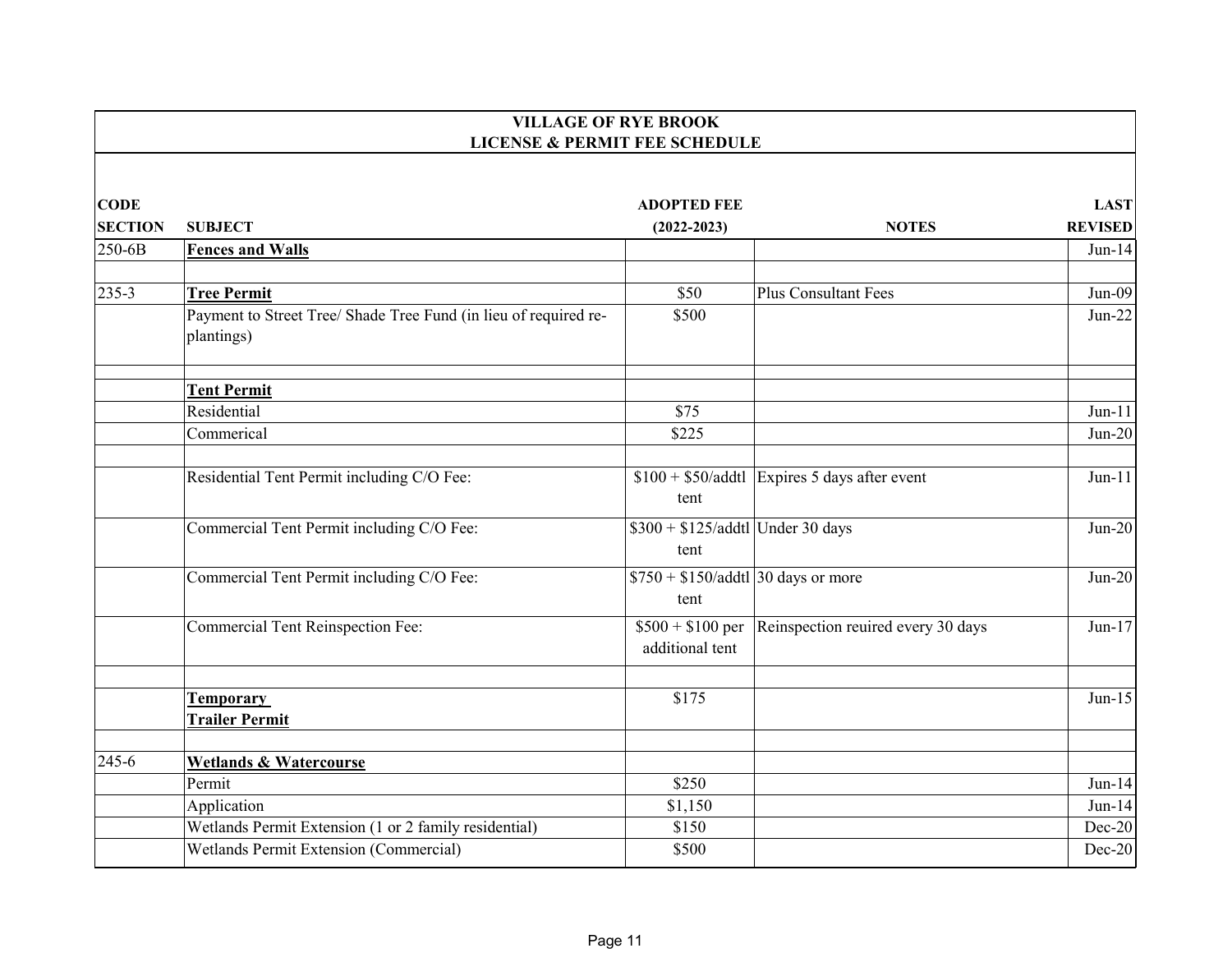|                | <b>VILLAGE OF RYE BROOK</b><br><b>LICENSE &amp; PERMIT FEE SCHEDULE</b> |                              |                  |                |  |
|----------------|-------------------------------------------------------------------------|------------------------------|------------------|----------------|--|
|                |                                                                         |                              |                  |                |  |
| <b>CODE</b>    |                                                                         | <b>ADOPTED FEE</b>           |                  | <b>LAST</b>    |  |
| <b>SECTION</b> | <b>SUBJECT</b>                                                          | $(2022 - 2023)$              | <b>NOTES</b>     | <b>REVISED</b> |  |
| 250-39F        | <b>Wireless Telecommunications</b>                                      |                              |                  |                |  |
|                | Wireless Telecommunications facilties special permit                    | \$3,000                      |                  | $Jun-07$       |  |
| 250-39D        | <b>Wireless Telecommunications Special Permit Renewal (5yrs)</b>        | \$400                        |                  | $Jun-17$       |  |
| 250            | <b>Zoning Board of Appeals</b>                                          |                              |                  |                |  |
|                | Application                                                             | \$350                        |                  | $Jun-18$       |  |
|                | <b>Police Miscellaneous</b>                                             |                              |                  |                |  |
|                | Fingerprinting, per card                                                | \$25                         | Resident fee     | $Jun-09$       |  |
|                | Fingerprinting, per card                                                | \$35                         | Non-Resident Fee | $Jun-09$       |  |
|                | (Added 3-24-1988)                                                       |                              |                  |                |  |
|                | Sign Removal & Storage Administrative Fee (per sign)                    | \$25                         |                  | Aug-09         |  |
|                | Handgun Storage                                                         | \$25 per mo. after<br>12 mo. |                  | $Jun-11$       |  |
|                | Vehicle Storage/Impound                                                 | \$25/day                     |                  | $Jun-11$       |  |
|                | Special Duty Assignment                                                 | \$130/hr                     |                  | $Jun-22$       |  |
|                | <b>Parking Violation</b>                                                |                              |                  |                |  |
|                | <b>Prohibited Parking</b>                                               | \$50                         |                  | $Jun-09$       |  |
|                | No All Night Parking                                                    | \$50                         |                  | $Jun-09$       |  |
|                | No All Night Parking Commercial                                         | \$50                         |                  | $Jun-09$       |  |
|                | Abandoned Vehicle                                                       | \$50                         |                  | Jun-04         |  |
|                | <b>Obstructing Traffic</b>                                              | \$25                         |                  | Jun-04         |  |
|                | Fire Lane                                                               | \$125                        |                  | $Jun-18$       |  |
|                | <b>Blocking Fire Hydrant</b>                                            | \$125                        |                  | $Jun-22$       |  |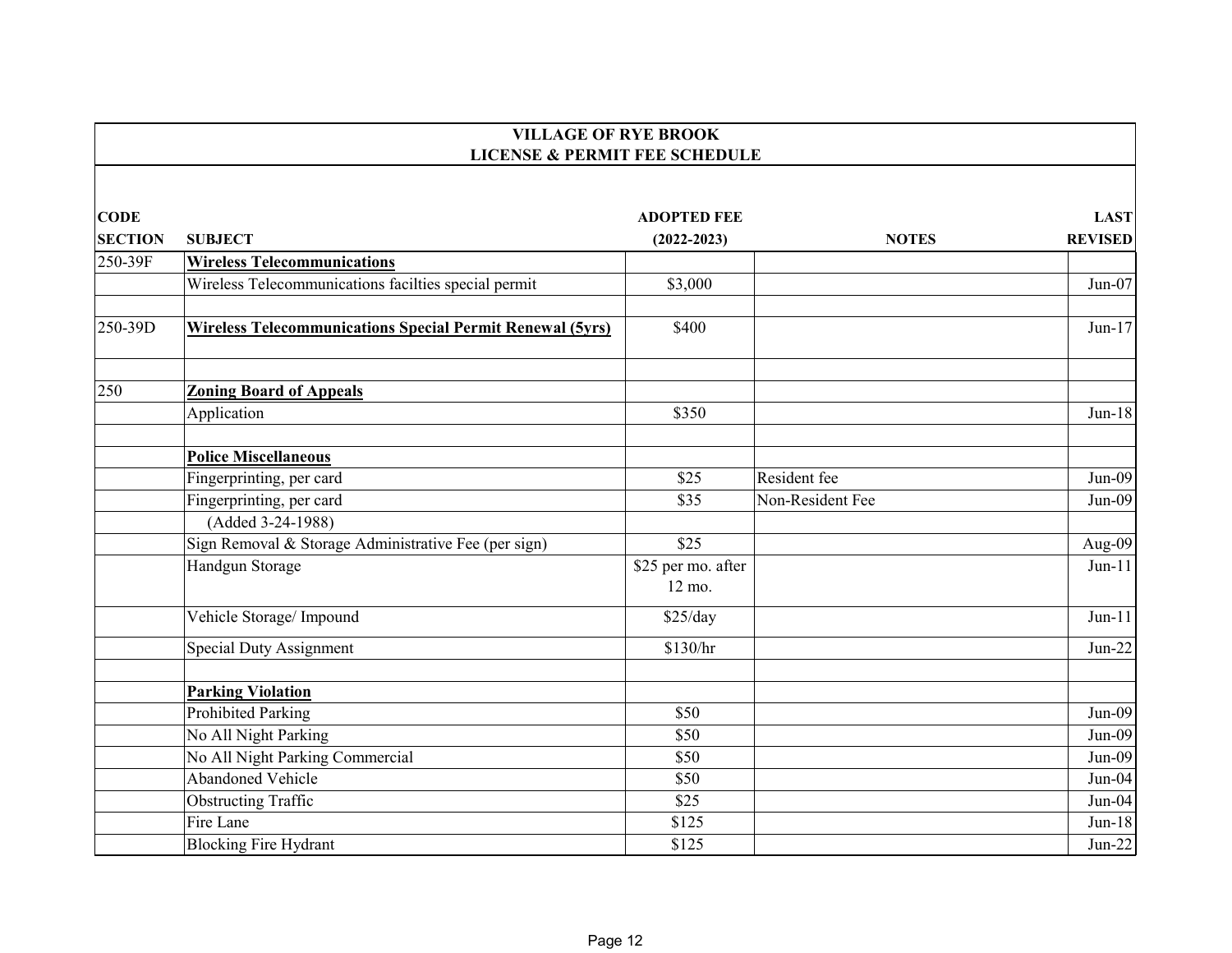|                | <b>VILLAGE OF RYE BROOK</b><br><b>LICENSE &amp; PERMIT FEE SCHEDULE</b> |                       |              |                |
|----------------|-------------------------------------------------------------------------|-----------------------|--------------|----------------|
|                |                                                                         |                       |              |                |
| <b>CODE</b>    |                                                                         | <b>ADOPTED FEE</b>    |              | <b>LAST</b>    |
| <b>SECTION</b> | <b>SUBJECT</b>                                                          | $(2022 - 2023)$       | <b>NOTES</b> | <b>REVISED</b> |
|                | Wrong Side to Curb                                                      | \$25                  |              | $Jun-04$       |
|                | Snow Emergency                                                          | \$50                  |              | $Jun-19$       |
|                | Unregisterd M/V inc. Motorcycle                                         | \$90                  |              | $Jun-04$       |
|                | <b>Expired Registration</b>                                             |                       |              |                |
|                | 1. Less than 60 days                                                    | \$40                  |              | $Jun-04$       |
|                | 2. More that 60 days                                                    | \$90                  |              | $Jun-04$       |
|                | No Inspection                                                           | \$90                  |              | $Jun-04$       |
|                | <b>Expired Inspection</b>                                               |                       |              | $Jun-04$       |
|                | 1. Less than 60 days                                                    | \$40                  |              | $Jun-04$       |
|                | 2. More than 60 days                                                    | \$90                  |              | $Jun-04$       |
|                | Handicapped Parking                                                     | \$125                 |              | $Jun-16$       |
|                | Parking Fine Reduction                                                  | \$10.00 reduction     |              | $Jun-09$       |
|                |                                                                         | in fine to \$40.00 if |              |                |
|                |                                                                         | ticket is paid by     |              |                |
|                |                                                                         | end of next           |              |                |
|                |                                                                         | business day after    |              |                |
|                |                                                                         | issuance              |              |                |
|                | Late Payment                                                            | Fine doubled          |              | $Jun-09$       |
|                |                                                                         | every 60 days with    |              |                |
|                |                                                                         | a maximum             |              |                |
|                |                                                                         | increase of \$151     |              |                |
|                |                                                                         |                       |              |                |
|                | <b>Recreation-Program Fees</b>                                          |                       |              |                |
|                | Kindergarten T-Ball                                                     | \$95                  |              | $Jun-20$       |
|                | Hi Five Pre K Little League Development                                 | \$120 for 7 weeks     |              | $Jun-20$       |
|                | Rookie League                                                           | \$125                 |              | $Jun-20$       |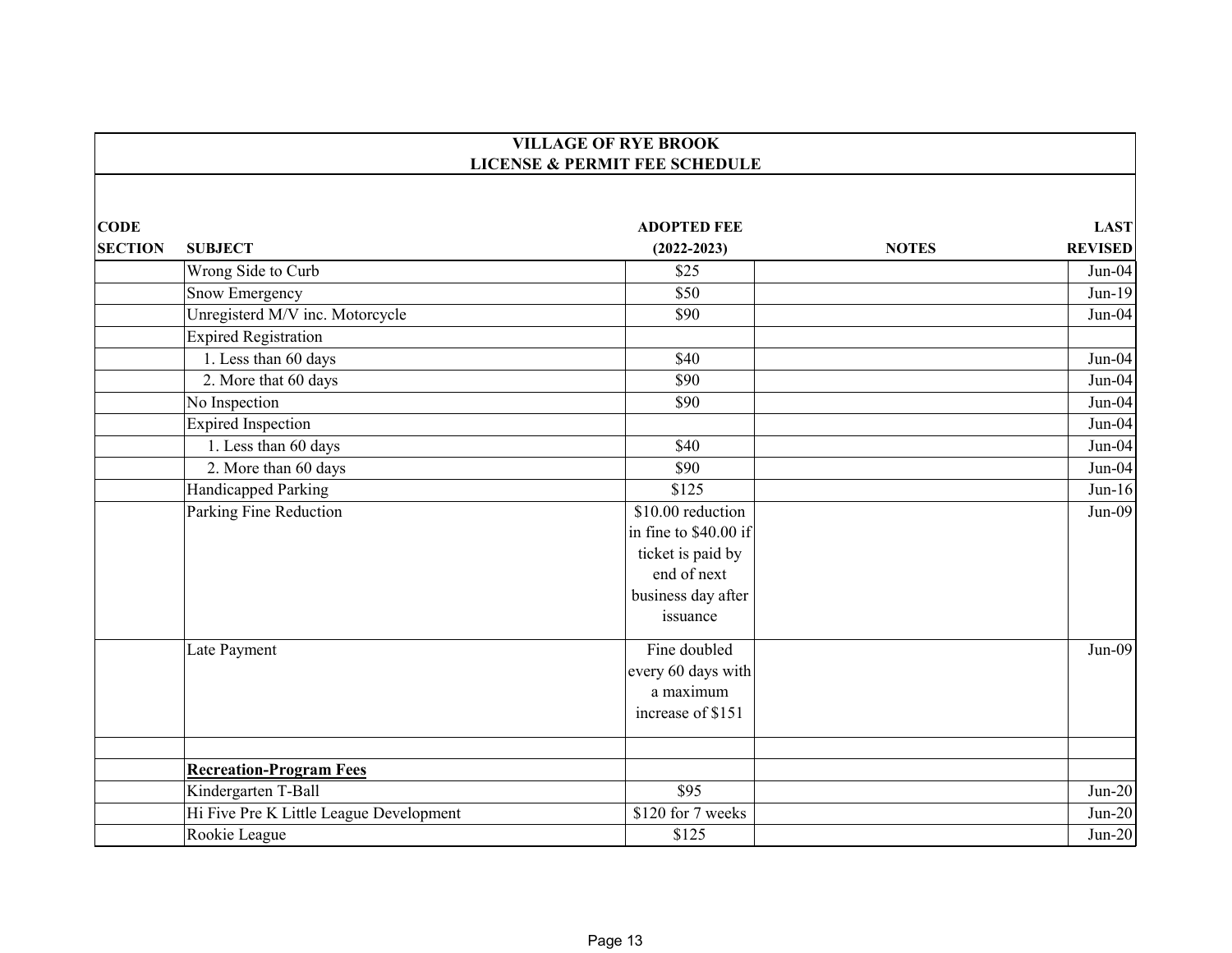|                |                                       | <b>VILLAGE OF RYE BROOK</b>              |                       |                |
|----------------|---------------------------------------|------------------------------------------|-----------------------|----------------|
|                |                                       | <b>LICENSE &amp; PERMIT FEE SCHEDULE</b> |                       |                |
|                |                                       |                                          |                       |                |
| <b>CODE</b>    |                                       | <b>ADOPTED FEE</b>                       |                       | <b>LAST</b>    |
| <b>SECTION</b> | <b>SUBJECT</b>                        | $(2022 - 2023)$                          | <b>NOTES</b>          | <b>REVISED</b> |
|                | Minor League Baseball                 | \$160                                    |                       | $Jun-20$       |
|                | Major League Baseball                 | \$160                                    |                       | $Jun-20$       |
|                | Minor League Softball                 | \$160                                    |                       | $Jun-20$       |
|                | Major League Softball                 | \$160                                    |                       | $Jun-20$       |
|                | Baseball late fee (after teams set)   | \$85                                     |                       | $Jun-20$       |
|                | Men's Softball League                 | \$1,200/team                             |                       | $Jun-18$       |
|                | Adult Volleyball                      | \$75                                     |                       | Oct-19         |
|                | Travel Teen Center                    | Per Event                                |                       | $Jun-13$       |
|                | Video Equipment Rental                | \$600/24 hrs.                            |                       | $Jun-11$       |
|                | <b>Small Equipment Rentals</b>        | $$25 (+ $25$                             |                       | $Jun-11$       |
|                |                                       | deposit)                                 |                       |                |
|                | Hobby Quest Flying Machines           | \$160                                    | 8 - 1 hour sessions   | $Nov-20$       |
|                | <b>Paint Your Dreams</b>              | \$160                                    | 8 - 1 hour sessions   | $Nov-20$       |
|                | Tae Kwon Do                           | \$110                                    | 8 weeks               | Aug-20         |
|                | Young at Art                          | \$210                                    | 8 weeks               | Aug-20         |
|                | <b>TGA Golf Instruction</b>           | \$210                                    | 7 weeks - K-5th Grade | Aug-20         |
|                | Pickleball Instructional Clinic       | \$30                                     |                       | Aug-20         |
|                | Pickleball Open Play                  | \$50 permit/ \$3                         | Resident fee          | Aug-18         |
|                |                                       | Walk-in                                  |                       |                |
|                | Pickleball Open Play                  | \$75 permit/\$5                          | Non-resident fee      | Aug-18         |
|                |                                       | Walk-in                                  |                       |                |
|                | Snapology                             | \$200                                    |                       | $Jun-22$       |
|                | Robotics & Coding                     | \$200                                    |                       | Aug-18         |
|                | <b>Babysitting Course</b>             | \$200                                    |                       | Aug-18         |
|                | Laser Tag in the Park                 | $$5.00/10$ -min slot Ages 6 - Adult      |                       | Aug-18         |
|                | Lacrosse (Boys & Girls 2nd-3rd Grade) | \$150/player                             |                       | Feb-20         |
|                | Lacrosse (Boys 4th-5th Grade)         | \$150/player                             |                       | Feb-20         |
|                | Lacrosse (Girls 4th-5th Grade)        | \$150/player                             |                       | Feb-20         |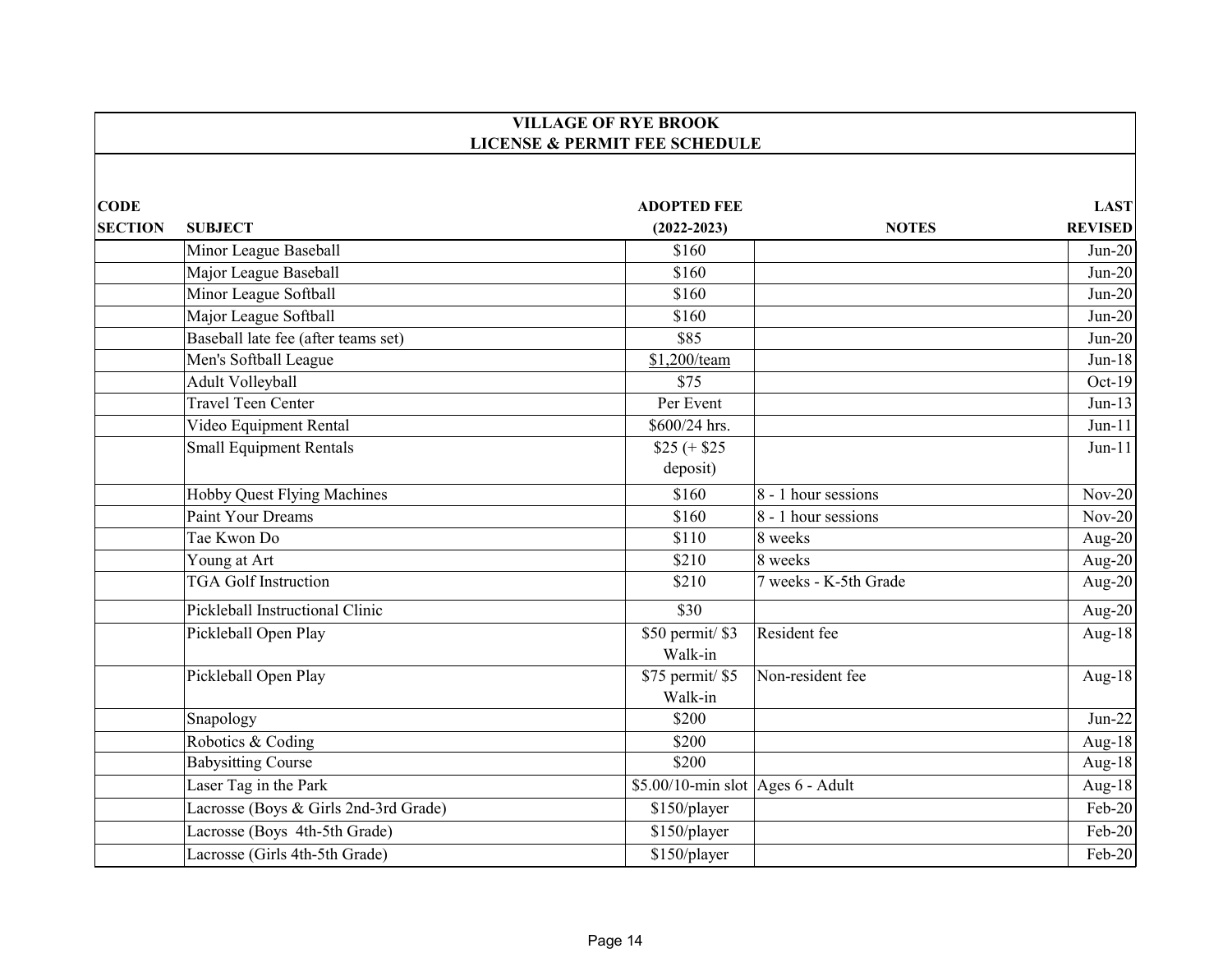|                |                                              | <b>VILLAGE OF RYE BROOK</b>                 |                                       |                |
|----------------|----------------------------------------------|---------------------------------------------|---------------------------------------|----------------|
|                |                                              | <b>LICENSE &amp; PERMIT FEE SCHEDULE</b>    |                                       |                |
| <b>CODE</b>    |                                              | <b>ADOPTED FEE</b>                          |                                       | <b>LAST</b>    |
| <b>SECTION</b> | <b>SUBJECT</b>                               | $(2022 - 2023)$                             | <b>NOTES</b>                          | <b>REVISED</b> |
|                | Flag Football (Boys & Girls 4th-6th Grade)   | \$150/8 weeks                               |                                       | $Nov-20$       |
|                | Flag Football                                | \$150/8 weeks                               |                                       | $Nov-20$       |
|                | Flag Football (Boys & Girls 10th-12th Grade) | \$150/8 weeks                               |                                       | $Nov-20$       |
|                | Flag Football                                | \$100/6 weeks                               |                                       | $Sep-21$       |
|                | Youth Cheerleading                           | \$100/6 weeks                               |                                       | $Sep-21$       |
|                | Parent-Child Virtual Cooking Class           | \$100 (4 weeks)                             |                                       | $Mar-21$       |
|                |                                              | \$175 adults,                               | 10 sessions                           | $Mar-21$       |
|                |                                              | \$150 Students/                             |                                       |                |
|                | Virtual Slow Flow Yoga                       | Seniors                                     |                                       |                |
|                | Virtual Tai Chi                              | \$200                                       | 8 Sessions                            | $Mar-21$       |
|                | Zoom Barre Class                             | \$175 adults,<br>\$150 Students/<br>Seniors | 10 sessions                           | $Mar-21$       |
|                | Virtual Zumba                                | \$100                                       | 11 classes                            | $Mar-21$       |
|                | <b>Bicycle Safety Program</b>                | \$200 (weeks)                               |                                       | Feb-21         |
|                | <b>Village Events</b>                        |                                             |                                       |                |
|                | Food Vendor or Truck                         | \$200                                       | Village Board can lower or waive fee. | $Jun-22$       |
|                | After-School Program at                      |                                             |                                       |                |
|                | <b>Ridge Street School</b>                   |                                             |                                       |                |
|                | 2 days per week                              | \$255/mo                                    |                                       | $Jun-21$       |
|                | 3 days per week                              | \$350/mo                                    |                                       | $Jun-21$       |
|                | 4 days per week                              | \$435/mo                                    |                                       | $Jun-21$       |
|                | 5 days per week                              | \$505/mo                                    |                                       | $Jun-21$       |
|                |                                              |                                             |                                       |                |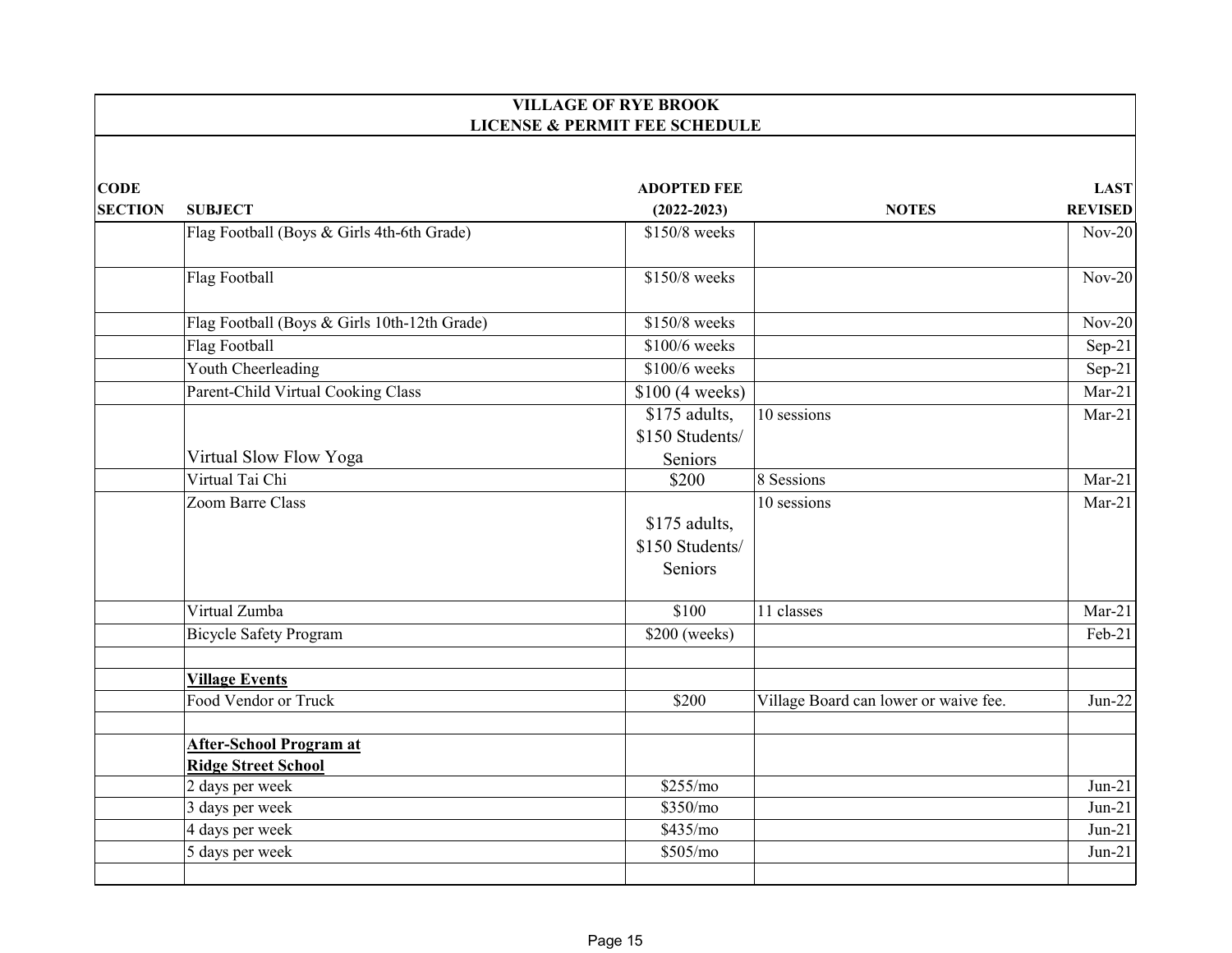|                |                          | <b>VILLAGE OF RYE BROOK</b>              |                                       |                |
|----------------|--------------------------|------------------------------------------|---------------------------------------|----------------|
|                |                          | <b>LICENSE &amp; PERMIT FEE SCHEDULE</b> |                                       |                |
|                |                          |                                          |                                       |                |
| <b>CODE</b>    |                          | <b>ADOPTED FEE</b>                       |                                       | <b>LAST</b>    |
| <b>SECTION</b> | <b>SUBJECT</b>           | $(2022 - 2023)$                          | <b>NOTES</b>                          | <b>REVISED</b> |
|                | Day Camp                 |                                          |                                       |                |
|                | Rye Brook Day Camp       | \$1,000                                  | 6 week resident                       | $Jun-19$       |
|                | Rye Brook Day Camp       | \$800                                    | add Child 6 week resident             | $Jun-19$       |
|                | Rye Brook Day Camp       | \$1,150                                  | after 6/1 6 week resident             | $Jun-19$       |
|                | Rye Brook Day Camp       | \$900                                    | add Child after 6/1 6 week resident   | $Jun-19$       |
|                | Rye Brook Day Camp       | \$1,280                                  | 6 week non-resident after 6/1         | $Jun-19$       |
|                | Rye Brook Day Camp       | \$1,080                                  | add Child 6 week non-resident session | $Jun-19$       |
|                | Rye Brook Day Camp       | \$1,015                                  | 5 week resident                       | $Jun-19$       |
|                | Rye Brook Day Camp       | \$790                                    | add child 5 week resident             | $Jun-19$       |
|                | Rye Brook Day Camp       | \$1,150                                  | 5 week non-resident                   | $Jun-19$       |
|                | Rye Brook Day Camp       | \$955                                    | add child 5 week non-resident         | $Jun-19$       |
|                | Rye Brook Day Camp       | \$860                                    | 4 week resident                       | $Jun-19$       |
|                | Rye Brook Day Camp       | \$660                                    | add child 4 week resident             | $Jun-19$       |
|                | Rye Brook Day Camp       | \$998                                    | 4 week non-resident                   | $Jun-19$       |
|                | Rye Brook Day Camp       | \$852                                    | add child 4 week non-resident         | $Jun-19$       |
|                | Rye Brook Day Camp       | \$685                                    | 3 week resident                       | $Jun-19$       |
|                | Rye Brook Day Camp       | \$535                                    | add child 3 week resident             | $Jun-19$       |
|                | Rye Brook Day Camp       | \$925                                    | 3 week non-resident                   | $Jun-19$       |
|                | Rye Brook Day Camp       | \$769                                    | add child 3 week non-resident         | $Jun-19$       |
|                | Rye Brook Day Camp       | \$560                                    | 2 week resident session               | $Jun-19$       |
|                | Rye Brook Day Camp       | \$460                                    | add Child 2 resident week session     | $Jun-19$       |
|                | Rye Brook Day Camp       | \$780                                    | 2 week non-resident after 6/1         | $Jun-19$       |
|                | Rye Brook Day Camp       | \$690                                    | add Child 2 non-resident week session | $Jun-19$       |
|                | Rye Brook Day Camp       | \$375                                    | 1 week resident session               | $Jun-19$       |
|                | Rye Brook Day Camp       | \$295                                    | add Child 1 resident week session     | $Jun-19$       |
|                | Rye Brook Day Camp       | \$495                                    | 1 week non-resident after 6/1         | $Jun-19$       |
|                | Rye Brook Day Camp       | \$395                                    | add Child 1 non-resident week session | $Jun-19$       |
|                | <b>Extended Day Camp</b> | \$95/wk                                  |                                       | Feb-17         |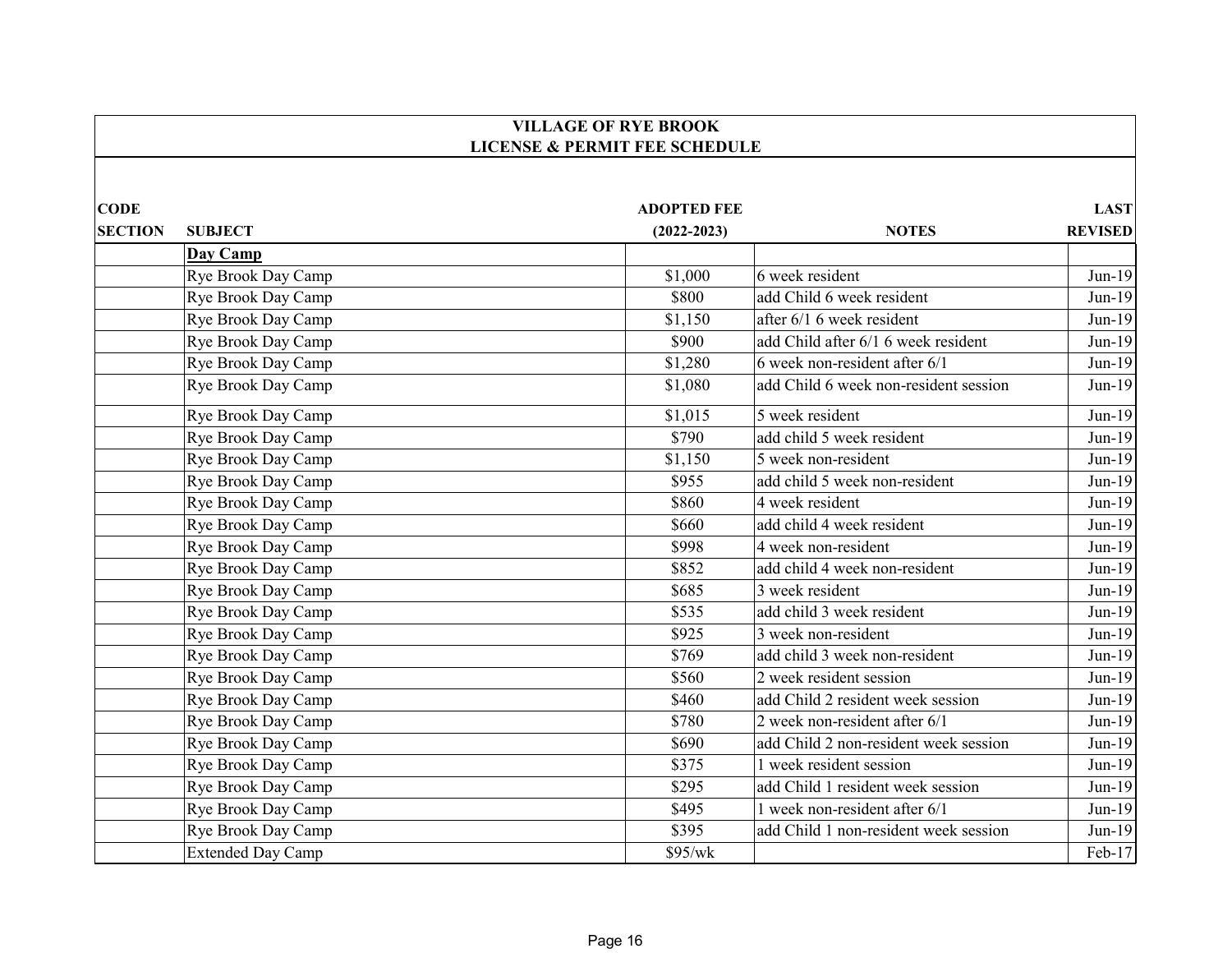|                |                                       | <b>VILLAGE OF RYE BROOK</b>              |              |                |
|----------------|---------------------------------------|------------------------------------------|--------------|----------------|
|                |                                       | <b>LICENSE &amp; PERMIT FEE SCHEDULE</b> |              |                |
| <b>CODE</b>    |                                       | <b>ADOPTED FEE</b>                       |              | <b>LAST</b>    |
| <b>SECTION</b> | <b>SUBJECT</b>                        | $(2022 - 2023)$                          | <b>NOTES</b> | <b>REVISED</b> |
|                | <b>Teen Travel Camp</b>               |                                          |              |                |
|                | 6 - Week Resident                     | \$1,800                                  |              | $Jun-19$       |
|                | 6- Week Resident after May 1          | \$1,900                                  |              | Jun-19         |
|                | 6 - Week Non-Resident                 | \$2,250                                  |              | $Jun-19$       |
|                | 5 - Week Resident                     | \$1,735                                  |              | $Jun-19$       |
|                | 5 - Week Non - Resident               | \$2,060                                  |              | $Jun-19$       |
|                | 4 - Week Resident                     | \$1,514                                  |              | $Jun-19$       |
|                | 4 - Week Non - Resident               | \$1,790                                  |              | $Jun-19$       |
|                | 3 - Week Resident                     | \$1,295                                  |              | $Jun-19$       |
|                | 3 - Week Non - Resident               | \$1,520                                  |              | $Jun-19$       |
|                | 2 - Week Resident                     | \$1,020                                  |              | $Jun-19$       |
|                | 2 - Week Non-Resident                 | \$1,270                                  |              | $Jun-19$       |
|                | 1 - Week Resident                     | \$635                                    |              | $Jun-19$       |
|                | 1 - Week Non-Resident                 | \$785                                    |              | $Jun-19$       |
|                | <b>Basketball</b>                     |                                          |              |                |
|                | Boys Basketball 2-3rd Grade           | \$175                                    |              | $Jun-22$       |
|                | Boys Basketball 4-5th Grade           | \$175                                    |              | $Jun-22$       |
|                | Boys Basketball 6-7th Grade           | \$175                                    |              | $Jun-22$       |
|                | Boys Basketball 8-9th Grade           | \$175                                    |              | $Jun-22$       |
|                | Girls Basketball 2- 3rd Grade         | \$175                                    |              | $Jun-22$       |
|                | Girls Basketball 4-5th Grade          | \$175                                    |              | $Jun-22$       |
|                | Girls Basketball 6-7th Grade          | \$175                                    |              | $Jun-22$       |
|                | Basketball late fee (after teams set) | \$85                                     |              | $Nov-20$       |
|                | <b>County Center Basketball</b>       | $\overline{$35}$                         |              | $Dec-15$       |
|                | Men's Basketball                      | \$300                                    |              | $Jan-16$       |
|                | Kdg. Basketball                       | \$85                                     |              | $Jun-20$       |
|                | 1st Grade Basketball                  | \$85                                     |              | $Jun-20$       |
|                | Kdg. Floor Hockey                     | \$110                                    |              | $Jun-20$       |
|                | 1st Grade Floor Hockey                | \$110                                    |              | $Jun-20$       |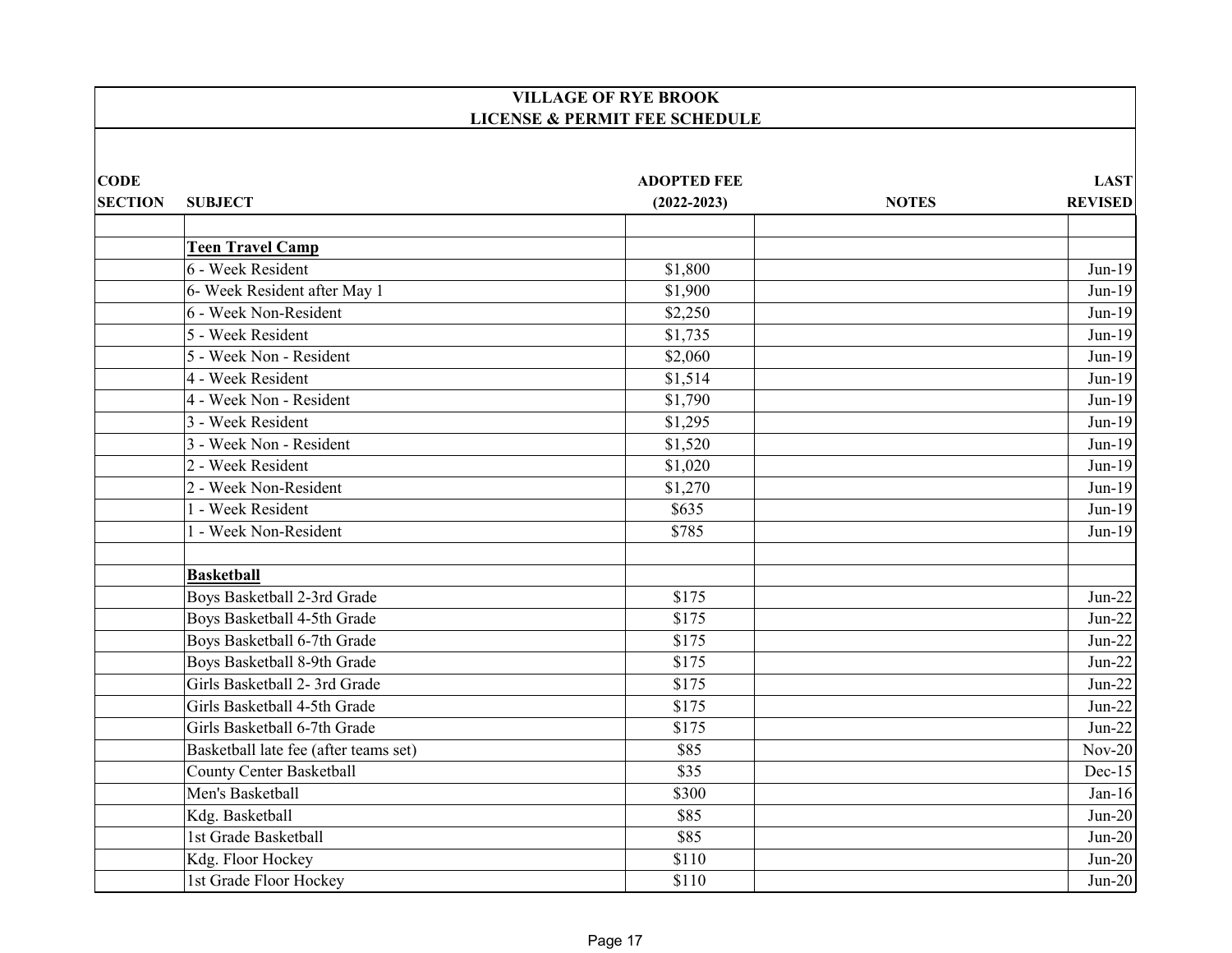## **VILLAGE OF RYE BROOK LICENSE & PERMIT FEE SCHEDULE**

| <b>CODE</b>    |                                                        | <b>ADOPTED FEE</b>  |                                      | <b>LAST</b>    |
|----------------|--------------------------------------------------------|---------------------|--------------------------------------|----------------|
| <b>SECTION</b> | <b>SUBJECT</b>                                         | $(2022 - 2023)$     | <b>NOTES</b>                         | <b>REVISED</b> |
|                | Ice Skating                                            | \$210               |                                      | $Jun-20$       |
|                | Youth Bowling                                          | \$210               |                                      | $Jun-20$       |
|                | Teen Center                                            | \$5                 | \$5 at the door                      |                |
|                | Summer Pro Bastketball Camp                            | \$440               |                                      | Feb-17         |
|                | <b>Basketball Pre-Season Offensive Skills</b>          | \$200               | 7 weeks - Middle School/ High School | $Jun-20$       |
|                | Boys basketball pre-season clinic                      | \$185               |                                      | $Jun-20$       |
|                | <b>Independent Contractors</b>                         |                     |                                      |                |
|                | Percentage of total revenue for administering program. | 25%                 |                                      | $Jun-22$       |
|                | Dance Works                                            | \$27/class or       |                                      | $Sep-21$       |
|                |                                                        | \$20 for 24 classes |                                      |                |
|                | Arena Fitness Basketball Clinic                        | \$150 for 4 weeks   |                                      | $Oct-19$       |
|                |                                                        | \$45/session        |                                      |                |
|                | Elite Soccer Academy                                   |                     |                                      |                |
|                | Pee-wee Soccer                                         | \$140               | $(4-6yrs)$                           |                |
|                | Pre-Travel Soccer All Stars                            | \$140               | $(6-8yrs)$                           |                |
|                | <b>NEFFL Flag Football</b>                             | \$200               |                                      | $Jan-18$       |
|                | FutureStars MS/HS Tennis (per session)                 | \$22                | Resident                             |                |
|                |                                                        | \$24                | Non-Resident                         |                |
|                | Pee-wee Tennis (per session)                           | \$20                | Resident                             | $Feb-17$       |
|                |                                                        | \$20                | Non-Resident                         |                |
|                | Kdg. - 5th Grade (per session)                         | \$30                | Resident                             |                |
|                |                                                        | \$30                | Non-Resident                         |                |
|                | Adult Group Tennis (per session)                       | \$27                | Adult Group - 1hour Resident         | Feb-17         |
|                |                                                        |                     | (less than 4 registrants)            |                |
|                | Adult Group Tennis (per session)                       | \$17.50             | Adult Group - 1hour Resident         | Feb-17         |
|                |                                                        |                     | (4 or more registrants)              |                |
|                | Youth Tennis Clinic                                    | \$30.00             | Resident                             | Feb-17         |
|                |                                                        | \$30                | Non-Resident                         |                |
|                | Youth Tennis Camp/ wk.                                 | \$220               | Resident                             |                |
|                |                                                        | \$240               | Non-Resident                         |                |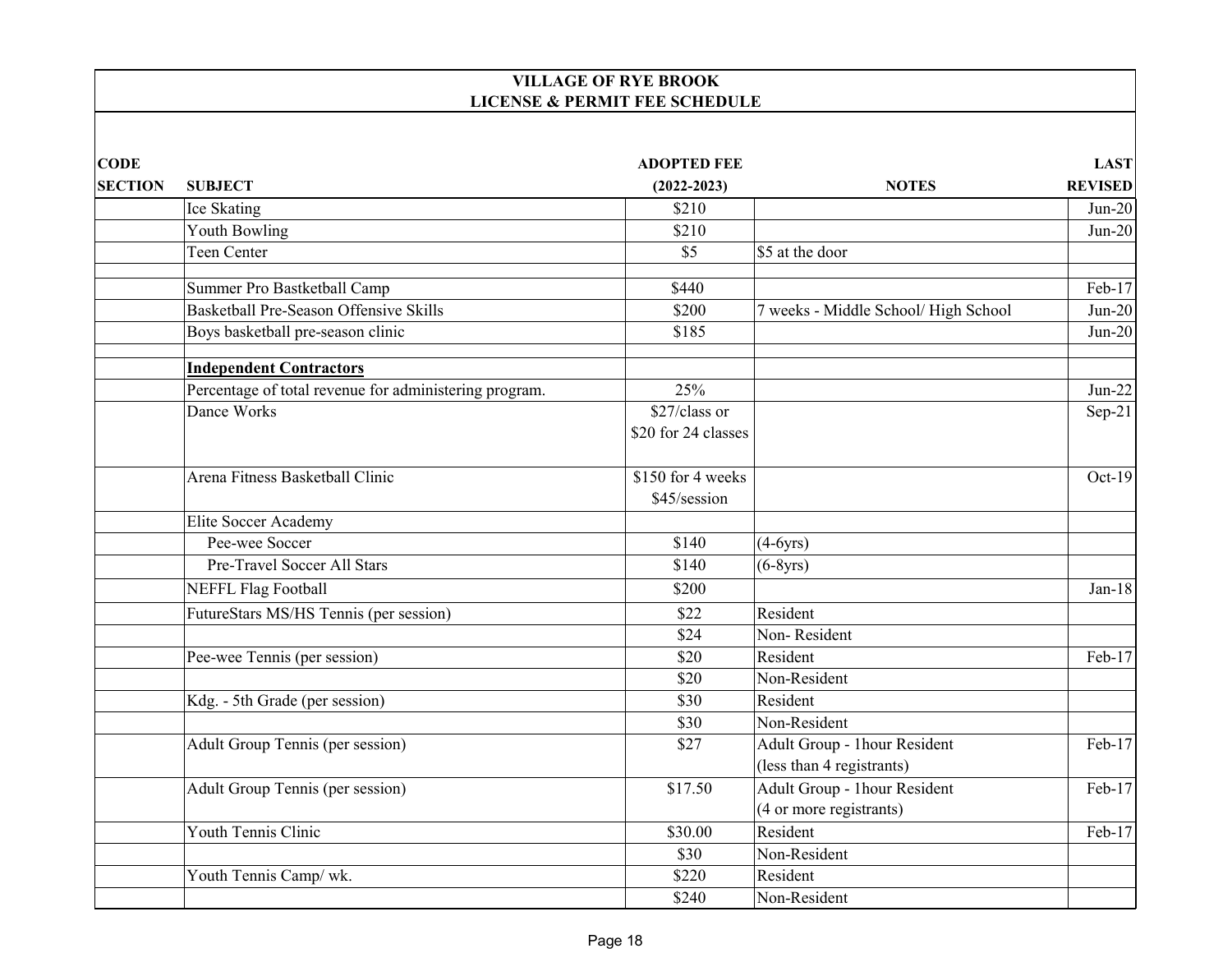|                               |                                                      | <b>VILLAGE OF RYE BROOK</b><br><b>LICENSE &amp; PERMIT FEE SCHEDULE</b> |                |                               |
|-------------------------------|------------------------------------------------------|-------------------------------------------------------------------------|----------------|-------------------------------|
|                               |                                                      |                                                                         |                |                               |
| <b>CODE</b><br><b>SECTION</b> | <b>SUBJECT</b>                                       | <b>ADOPTED FEE</b><br>$(2022 - 2023)$                                   | <b>NOTES</b>   | <b>LAST</b><br><b>REVISED</b> |
|                               |                                                      |                                                                         |                |                               |
|                               | Power Yoga (6 sessions)                              | \$100                                                                   |                |                               |
|                               | Sew Happy Weaving Class/sewing (6 classes)           | \$150                                                                   |                |                               |
|                               | M. Martinez Basketball                               | \$165/player                                                            |                | Feb-18                        |
|                               | M. Martinez Basketball (Winter Session)              | \$20/day                                                                |                | $Jun-19$                      |
|                               | Hi-Five Basketball Clinic (K-1st Grade)              | \$125/player                                                            | 6 week Program | $Dec-19$                      |
|                               | Fun with Piano                                       | \$230                                                                   |                |                               |
|                               | Pilates                                              | \$100                                                                   |                |                               |
|                               | Zumba                                                |                                                                         |                |                               |
|                               | Walk-ins                                             | \$12                                                                    |                |                               |
|                               | 5 Classes                                            | \$50                                                                    |                |                               |
|                               | 11 Classes                                           | \$100                                                                   |                |                               |
|                               | Basketball Clinic (Boys & Girl 3rd-5th Grade)        | \$200/week                                                              |                | $Jun-20$                      |
|                               | Basketball Clinic (Boys & Girl 6th-8th Grade)        | \$250/week                                                              |                | $Jun-20$                      |
|                               | Basketball Clinic (Boys & Girl 9th-12th Grade)       | \$250/week                                                              |                | $Jun-20$                      |
|                               | <b>Tennis Permits</b>                                |                                                                         |                |                               |
|                               | Family                                               | \$70                                                                    |                | $Jun-14$                      |
|                               | Adult                                                | \$50                                                                    |                | $Jun-14$                      |
|                               | Senior                                               | \$25                                                                    |                | $Jun-14$                      |
|                               | Junior                                               | \$25                                                                    |                | $Jun-14$                      |
|                               | Non-Resident                                         | \$120                                                                   |                | $Jun-18$                      |
|                               | Guest Fee (with permit holder)                       | \$5                                                                     |                | $Jun-18$                      |
|                               | Resident (no-permit)                                 | \$5                                                                     |                | $Jun-14$                      |
|                               | Extended Tennis Court Rentals (2 court min. per day) | \$700/week                                                              |                | $Jun-22$                      |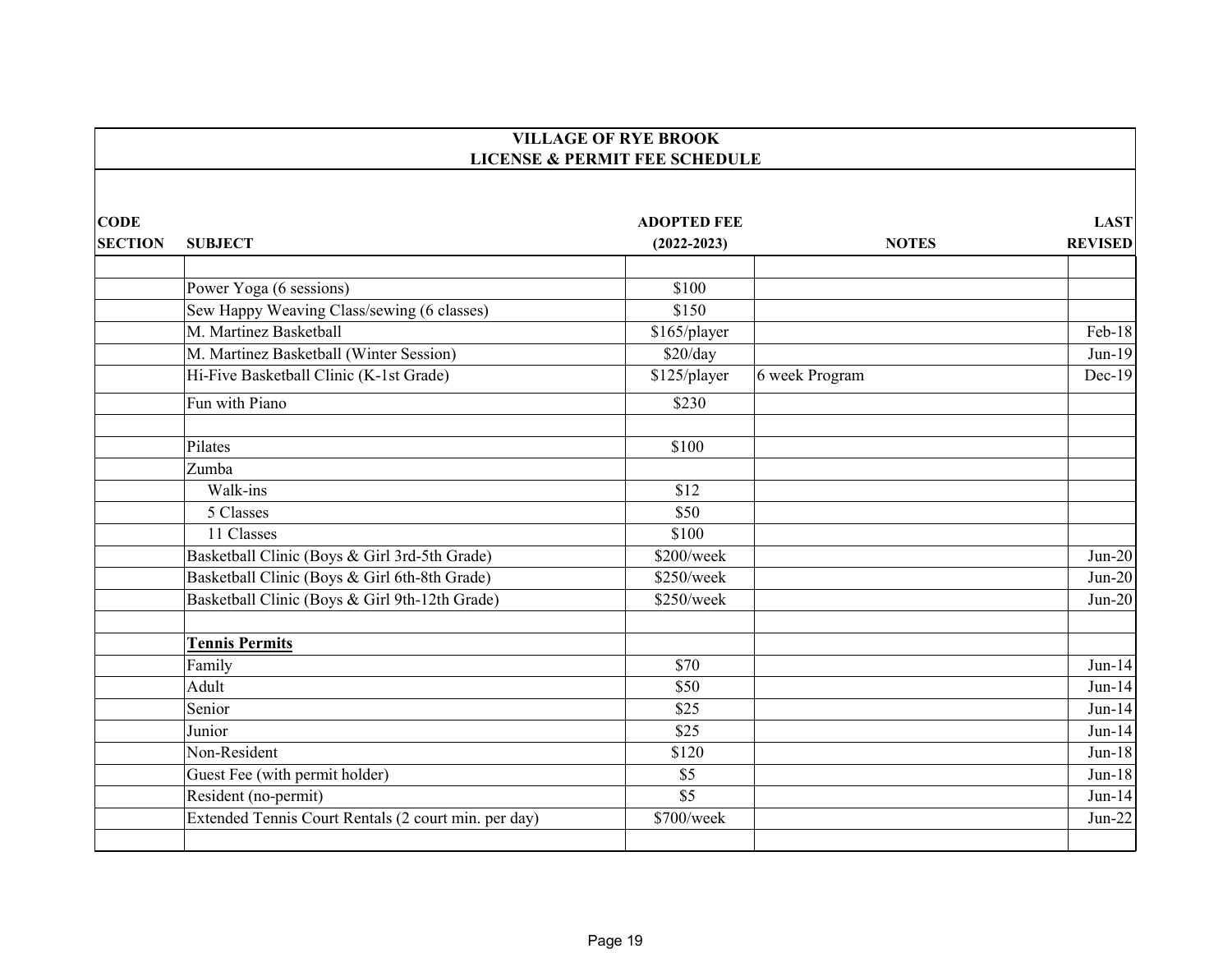|                | <b>VILLAGE OF RYE BROOK</b><br><b>LICENSE &amp; PERMIT FEE SCHEDULE</b>              |                     |                              |                |  |
|----------------|--------------------------------------------------------------------------------------|---------------------|------------------------------|----------------|--|
|                |                                                                                      |                     |                              |                |  |
| <b>CODE</b>    |                                                                                      | <b>ADOPTED FEE</b>  |                              | <b>LAST</b>    |  |
| <b>SECTION</b> | <b>SUBJECT</b>                                                                       | $(2022 - 2023)$     | <b>NOTES</b>                 | <b>REVISED</b> |  |
|                | <b>Athletic Field Use</b>                                                            |                     |                              |                |  |
|                | Resident Hourly Rate for Use of Grass (Non-Turf) Athletic Fields \$62.50/hr 1st 2hrs | then \$50/hr        |                              | $Jun-20$       |  |
|                | Resident Annual Rate for Use of Grass (Non-Turf) Athletic Fields                     | $$14,000$ for up to |                              | $Jun-20$       |  |
|                |                                                                                      | 500 hrs then        |                              |                |  |
|                |                                                                                      | \$50/hr.            |                              |                |  |
|                | Non-Resident Hourly Rate for Use of Grass (Non-Turf) Athletic                        | \$100/hr 1st 2hrs   |                              | $Jun-07$       |  |
|                | Fields                                                                               | then \$50/hr        |                              |                |  |
|                |                                                                                      |                     |                              |                |  |
|                | Resident Hourly Rate for Use of Rye Brook Athletic Fields at                         | \$75/hr 1st 2 hrs.  |                              | $Jun-20$       |  |
|                | King Street                                                                          | then \$60/hr. Plus  |                              |                |  |
|                |                                                                                      | 15% discount if     |                              |                |  |
|                |                                                                                      | over 125hrs.        |                              |                |  |
|                |                                                                                      | Reserved per        |                              |                |  |
|                |                                                                                      | season              |                              |                |  |
|                | Non-Resident Hourly Rate for Use of Rye Brook Athletic Fields                        | \$150/hr 1st 2 hrs. |                              | $Jun-20$       |  |
|                | at King Street                                                                       | then \$120/hr. Plus |                              |                |  |
|                |                                                                                      | 15% discount if     |                              |                |  |
|                |                                                                                      | over 125hrs.        |                              |                |  |
|                |                                                                                      | Reserved per        |                              |                |  |
|                |                                                                                      | season              |                              |                |  |
|                | Use of Concession Bldg. at Rye Brook Athletic Fields                                 | \$250 per duration  |                              | $Jun-08$       |  |
|                |                                                                                      | of field use time   |                              |                |  |
|                | Use of Rye Hills Park                                                                | \$60                |                              | $Jun-09$       |  |
|                |                                                                                      |                     | Daily Fee for Special Events | $Jun-07$       |  |
|                |                                                                                      |                     | (over 250 participants)      |                |  |
|                |                                                                                      |                     |                              |                |  |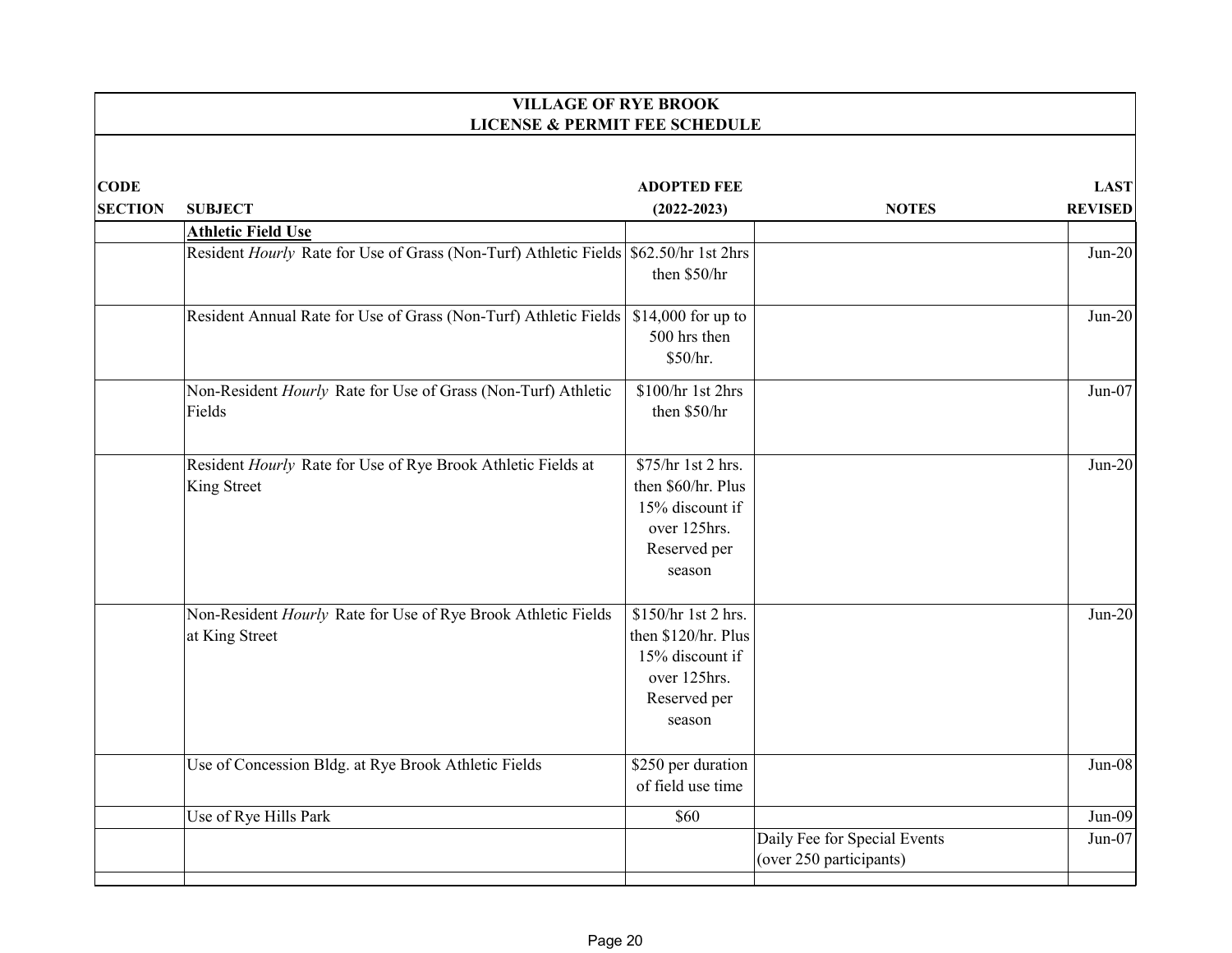|                | <b>VILLAGE OF RYE BROOK</b><br><b>LICENSE &amp; PERMIT FEE SCHEDULE</b>                                                                                                                                                                                                                                                                                                                                                                                                                                         |                    |                                                 |                |  |
|----------------|-----------------------------------------------------------------------------------------------------------------------------------------------------------------------------------------------------------------------------------------------------------------------------------------------------------------------------------------------------------------------------------------------------------------------------------------------------------------------------------------------------------------|--------------------|-------------------------------------------------|----------------|--|
|                |                                                                                                                                                                                                                                                                                                                                                                                                                                                                                                                 |                    |                                                 |                |  |
| <b>CODE</b>    |                                                                                                                                                                                                                                                                                                                                                                                                                                                                                                                 | <b>ADOPTED FEE</b> |                                                 | <b>LAST</b>    |  |
| <b>SECTION</b> | <b>SUBJECT</b>                                                                                                                                                                                                                                                                                                                                                                                                                                                                                                  | $(2022 - 2023)$    | <b>NOTES</b>                                    | <b>REVISED</b> |  |
|                | Refund Policy-when a program does not run due to administrative reasons, all refunds will be given with no fees charged. All refunds that are requested<br>prior to the start of the program, will be given with a \$40.00 handling fee deducted. All refunds that are requested after the start of the program will be given<br>with a prorated rate minus a \$40.00 handling fee deducted. No refunds in team youth sports will be given after teams are formed, unless a documented<br>injury can be proven. |                    |                                                 |                |  |
|                | <b>Senior Services</b>                                                                                                                                                                                                                                                                                                                                                                                                                                                                                          |                    |                                                 |                |  |
|                | Basic Lunch                                                                                                                                                                                                                                                                                                                                                                                                                                                                                                     |                    |                                                 |                |  |
|                | Resident                                                                                                                                                                                                                                                                                                                                                                                                                                                                                                        | \$4.50             |                                                 | $Jun-22$       |  |
|                | Non-resident                                                                                                                                                                                                                                                                                                                                                                                                                                                                                                    | \$9                |                                                 | $Jun-22$       |  |
|                | Holiday/Special Ocassion (in house)                                                                                                                                                                                                                                                                                                                                                                                                                                                                             | \$15               |                                                 | $Jun-19$       |  |
|                | Holiday/Special Ocassion (outside event)                                                                                                                                                                                                                                                                                                                                                                                                                                                                        | at cost            |                                                 | $Jun-19$       |  |
|                | <b>Card Party</b>                                                                                                                                                                                                                                                                                                                                                                                                                                                                                               | \$10               |                                                 | $Jun-19$       |  |
|                | Tai Chi (early registration)                                                                                                                                                                                                                                                                                                                                                                                                                                                                                    |                    | See Senior Schedule for Sessions                |                |  |
|                | Member                                                                                                                                                                                                                                                                                                                                                                                                                                                                                                          | \$5/class          |                                                 | $Jun-22$       |  |
|                | Non-member                                                                                                                                                                                                                                                                                                                                                                                                                                                                                                      | N/A                |                                                 | $Jun-22$       |  |
|                |                                                                                                                                                                                                                                                                                                                                                                                                                                                                                                                 |                    |                                                 |                |  |
|                | Yoga (early registration)                                                                                                                                                                                                                                                                                                                                                                                                                                                                                       |                    | See Senior Schedule for Sessions                |                |  |
|                | Member                                                                                                                                                                                                                                                                                                                                                                                                                                                                                                          | \$5/class          |                                                 | $Jun-22$       |  |
|                | Non-member                                                                                                                                                                                                                                                                                                                                                                                                                                                                                                      | N/A                |                                                 | $Jun-22$       |  |
|                |                                                                                                                                                                                                                                                                                                                                                                                                                                                                                                                 |                    |                                                 | $Jun-20$       |  |
|                | Paint Night                                                                                                                                                                                                                                                                                                                                                                                                                                                                                                     | \$25               |                                                 |                |  |
|                |                                                                                                                                                                                                                                                                                                                                                                                                                                                                                                                 | \$2/trip           | only charged for small trips with no other fees | Jun-19         |  |
|                | <b>Transportation Fee</b>                                                                                                                                                                                                                                                                                                                                                                                                                                                                                       |                    |                                                 |                |  |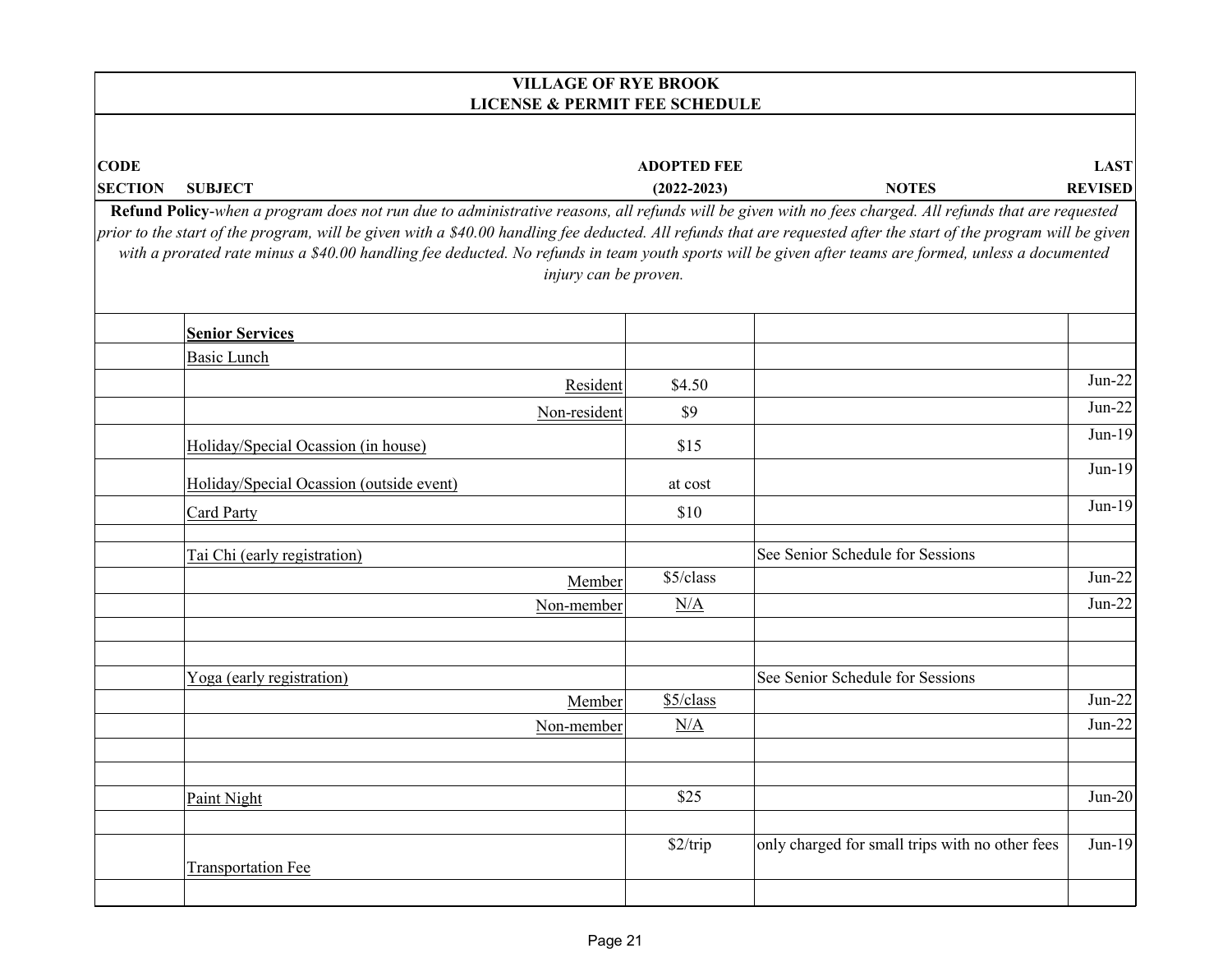|                | <b>VILLAGE OF RYE BROOK</b><br><b>LICENSE &amp; PERMIT FEE SCHEDULE</b>                    |                    |                          |                |
|----------------|--------------------------------------------------------------------------------------------|--------------------|--------------------------|----------------|
|                |                                                                                            |                    |                          |                |
| <b>CODE</b>    |                                                                                            | <b>ADOPTED FEE</b> |                          | <b>LAST</b>    |
| <b>SECTION</b> | <b>SUBJECT</b>                                                                             | $(2022 - 2023)$    | <b>NOTES</b>             | <b>REVISED</b> |
|                | <b>Anthony J. Posillipo Community Center Building Use-Fee</b>                              |                    |                          |                |
|                | <b>Schedule</b>                                                                            |                    |                          |                |
|                | Village Employees                                                                          |                    | Same as Residential Fees | $Jun-14$       |
|                | <b>Resident: Property Owner, must be present, and reponsive</b><br>for payments & security |                    |                          |                |
|                | <b>Multi Purpose Room (Without Kitchen)</b>                                                |                    |                          |                |
|                | Up to 2 hours                                                                              | \$175              |                          | $Jun-14$       |
|                | Up to 3 hours                                                                              | \$300              |                          | $Jun-14$       |
|                | Up to 4 hours                                                                              | \$400              |                          | $Jun-14$       |
|                | <b>Addt'l Hours</b>                                                                        | \$75               |                          | $Jun-14$       |
|                | <b>Multi Purpose Room (With Kitchen)</b>                                                   |                    |                          |                |
|                | Up to 2 hours                                                                              | \$275              |                          | $Jun-14$       |
|                | Up to 3 hours                                                                              | \$400              |                          | $Jun-14$       |
|                | Up to 4 hours                                                                              | \$500              |                          | $Jun-14$       |
|                |                                                                                            |                    |                          |                |
|                | <b>Security Deposit</b>                                                                    |                    |                          |                |
|                | Resident                                                                                   | \$300              |                          |                |
|                | Non-resident                                                                               | \$500              |                          |                |
|                |                                                                                            |                    |                          |                |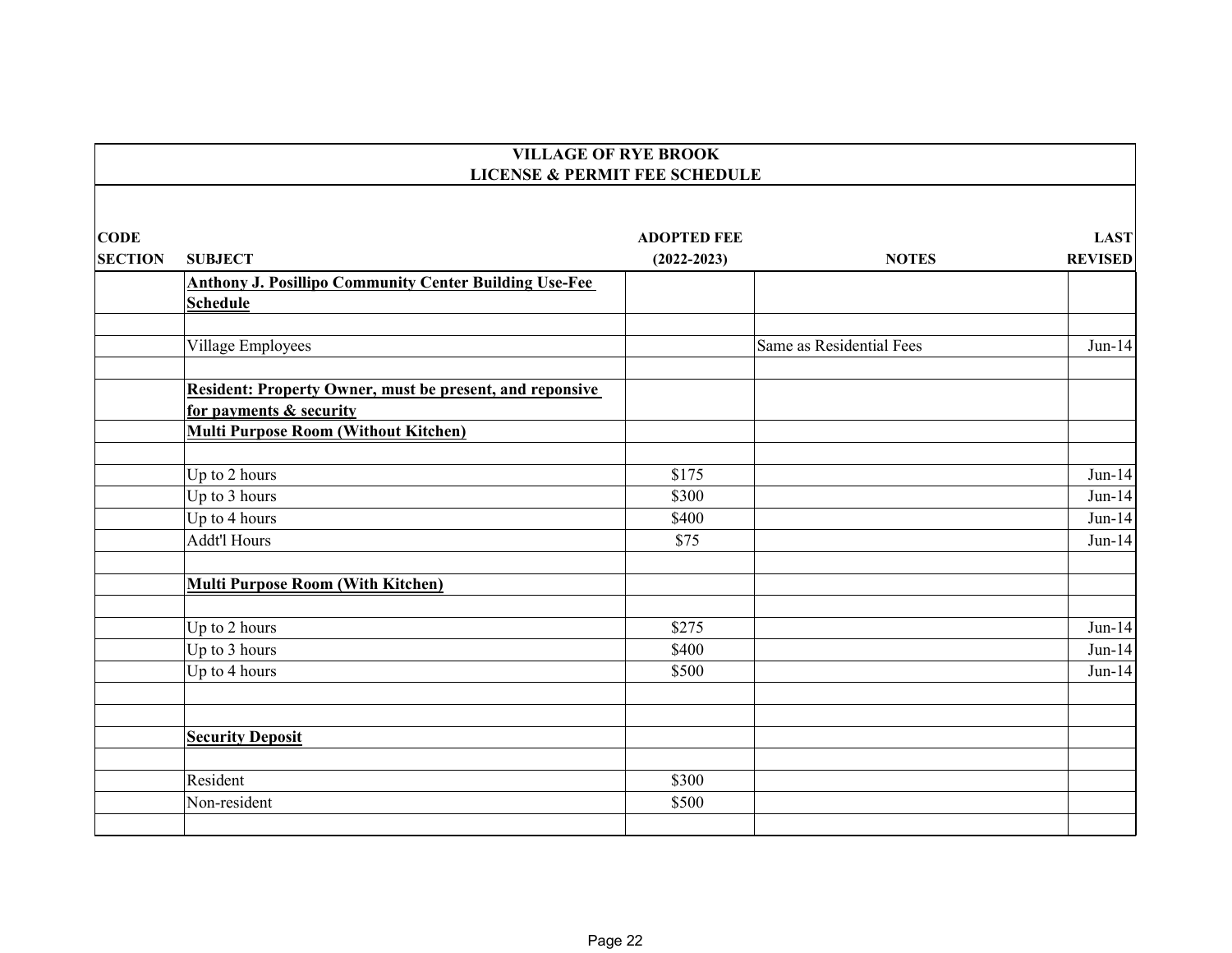|                | <b>VILLAGE OF RYE BROOK</b><br><b>LICENSE &amp; PERMIT FEE SCHEDULE</b>                                          |                    |              |                |  |
|----------------|------------------------------------------------------------------------------------------------------------------|--------------------|--------------|----------------|--|
|                |                                                                                                                  |                    |              |                |  |
| <b>CODE</b>    |                                                                                                                  | <b>ADOPTED FEE</b> |              | <b>LAST</b>    |  |
| <b>SECTION</b> | <b>SUBJECT</b>                                                                                                   | $(2022 - 2023)$    | <b>NOTES</b> | <b>REVISED</b> |  |
|                | <b>Non-Resident</b>                                                                                              |                    |              |                |  |
|                | <b>Multi Purpose Room (without kitchen)</b>                                                                      |                    |              |                |  |
|                |                                                                                                                  |                    |              |                |  |
|                | Up to 2 hours                                                                                                    | \$450              |              | Apr-05         |  |
|                | Up to 3 hours                                                                                                    | \$550              |              | Apr-05         |  |
|                | Up to 4 hours                                                                                                    | \$650              |              | Apr-05         |  |
|                | <b>Multi Purpose Room (with kitchen)</b>                                                                         |                    |              |                |  |
|                | Up to 2 hours                                                                                                    | \$550              |              | Apr-05         |  |
|                | Up to 3 hours                                                                                                    | \$650              |              | Apr-05         |  |
|                | Up to 4 hours                                                                                                    | \$750              |              | Apr-05         |  |
|                | <b>Security Deposit</b>                                                                                          |                    |              |                |  |
|                | Up to 2 hours                                                                                                    | \$500              |              |                |  |
|                | Up to 3 hours                                                                                                    | \$500              |              |                |  |
|                | Up to 4 hours                                                                                                    | \$500              |              |                |  |
|                | An overtime fee of \$75 per hour or part thereof is imposed on all activites/event that persists beyond 4 hours. |                    |              |                |  |
|                | If alcohol is served, applicant must pay for police officer to be present (min. 3 hours).                        |                    |              |                |  |
|                |                                                                                                                  |                    |              |                |  |
|                | Civic Associations                                                                                               | \$30 per hour      |              | $Jun-12$       |  |
|                | Non Profit Organizations                                                                                         | \$30 per hour      |              | $Jun-12$       |  |
|                | Local Groups                                                                                                     | \$30 per hour      |              | $Jun-12$       |  |
|                | School Groups & Rye Brook Municipal Groups                                                                       | \$20 per hour      |              | $Jun-12$       |  |
|                |                                                                                                                  |                    |              |                |  |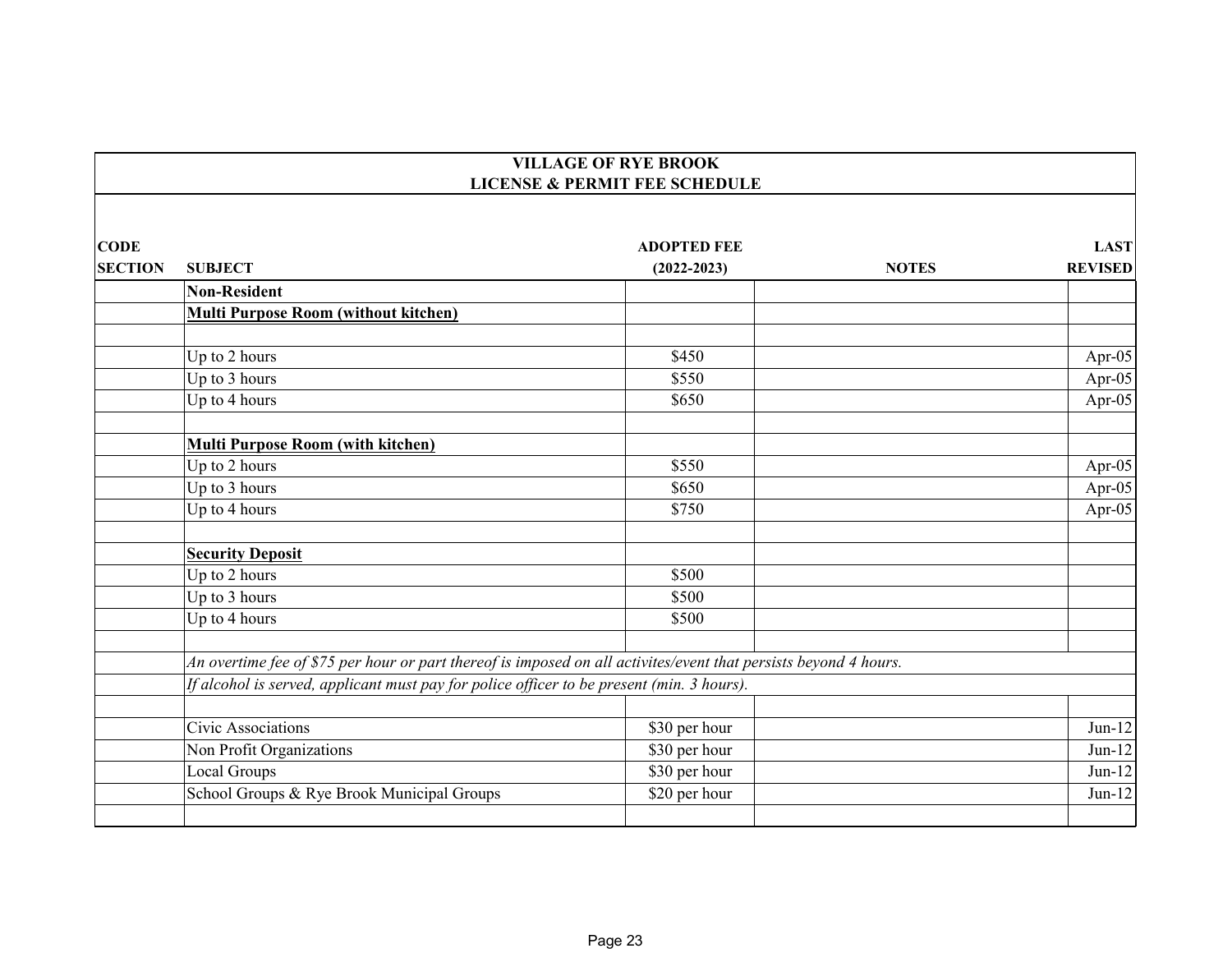|                               |                                                                                              | <b>VILLAGE OF RYE BROOK</b>              |                                                                   |                               |
|-------------------------------|----------------------------------------------------------------------------------------------|------------------------------------------|-------------------------------------------------------------------|-------------------------------|
|                               |                                                                                              | <b>LICENSE &amp; PERMIT FEE SCHEDULE</b> |                                                                   |                               |
| <b>CODE</b><br><b>SECTION</b> | <b>SUBJECT</b>                                                                               | <b>ADOPTED FEE</b><br>$(2022 - 2023)$    | <b>NOTES</b>                                                      | <b>LAST</b><br><b>REVISED</b> |
|                               | <b>Clerk's Fees</b>                                                                          |                                          |                                                                   |                               |
|                               | Freedom of Information                                                                       | \$0.25 per page                          | 8 1/2 x 11 or 14 Sheet of Paper                                   |                               |
|                               | Freedom of Information (larger)                                                              | <b>Actual Cost</b>                       | Larger sizes above 8 1/2 x 14                                     |                               |
|                               | Compact Disc/ DVD/Flash Drive                                                                | \$5                                      |                                                                   |                               |
|                               | Winter Overnight Parking- Garibaldi Lot                                                      | \$60                                     |                                                                   | $Jun-18$                      |
|                               | Winter Overnight Parking - Ellendale Lot                                                     | \$120                                    | Can be paid in 2 installments of \$60                             | Dec-20                        |
|                               | Credit Card & Check (ACH) Convenicene Fee (except for                                        | at cost or 2.25%                         |                                                                   | $Jun-19$                      |
|                               | recycling & compost bins)                                                                    | for Heartland/Cit-<br>e-Net              |                                                                   |                               |
|                               | Return Check Fee                                                                             | \$20                                     |                                                                   | $Jun-19$                      |
| 232-3                         | <b>Taxicabs</b>                                                                              |                                          |                                                                   |                               |
|                               | Taxi driver (annual)                                                                         | \$75                                     | plus cost of fingerprinting                                       | $Jun-06$                      |
|                               | Taxi vehicle (annual)                                                                        | \$125                                    | plus cost of fingerprinting                                       | $Jun-06$                      |
|                               | Renewals                                                                                     | same fees                                |                                                                   |                               |
| 123                           | <b>Filming Permits</b>                                                                       |                                          |                                                                   |                               |
|                               | Use of Public Buildings (interior or exterior) (flat fee)                                    | \$500/hr.                                | Four (4) hour minimum, in addition to filming<br>application fee. | $Jun-19$                      |
|                               | Initial application fee (applied to 1st permit) & Permit Fee<br>(Public or Private Property) | \$500                                    |                                                                   | $Jun-19$                      |
|                               | Permit Fee (per day)                                                                         | \$1,000                                  |                                                                   | $Jun-19$                      |
|                               | HS or College Student Filming                                                                | \$0                                      |                                                                   | $Jun-14$                      |
| None                          | <b>Code, Village of Rye Brook</b>                                                            |                                          |                                                                   |                               |
|                               | Copy of Code                                                                                 | at cost                                  |                                                                   |                               |
|                               | Per Supplement (6x a year)                                                                   | at cost                                  |                                                                   |                               |
|                               |                                                                                              |                                          |                                                                   |                               |